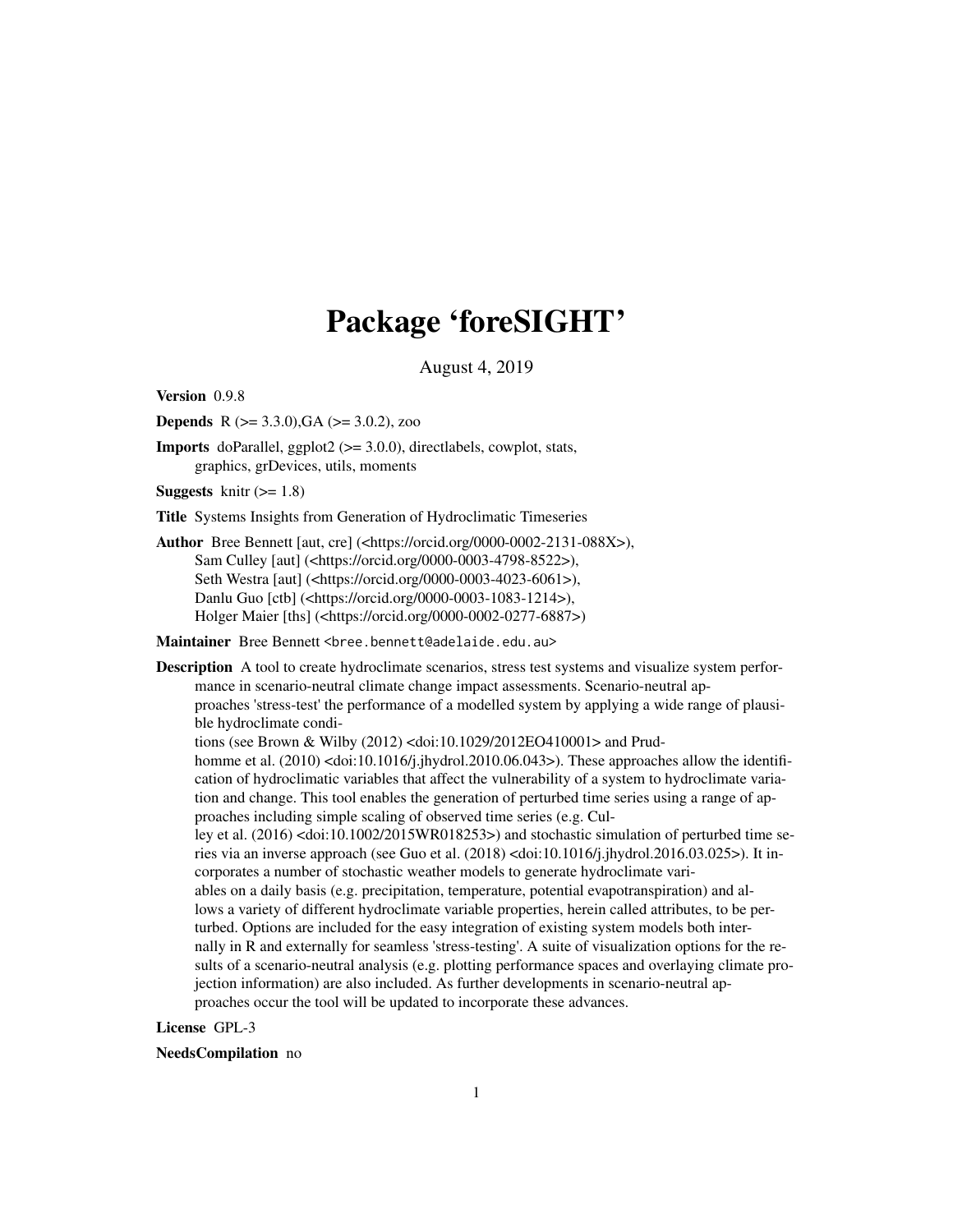<span id="page-1-0"></span>VignetteBuilder knitr Repository CRAN Date/Publication 2019-08-03 23:10:02 UTC

# R topics documented:

| Index | 33 |
|-------|----|

attributeCalculator *attributeCalculator*

# Description

Calculates the attributes of a supplied set of time series data.

# Usage

```
attributeCalculator(obs = NULL,
                    attSel = NULL,
                    slice = NULL,
                    window = 10)
```
# Arguments

| obs.   | A data frame of observed climate data in the form Year Month Day P Temp.                                                                                  |
|--------|-----------------------------------------------------------------------------------------------------------------------------------------------------------|
| attSel | A character vector of climate attributes selected for calculation. A list of all<br>supported attributes can be found in details below.                   |
| slice  | Optional argument. A scalar value indicating the last year (e.g. 2050) of the<br>supplied time series that is used as in input for attribute calcualtion. |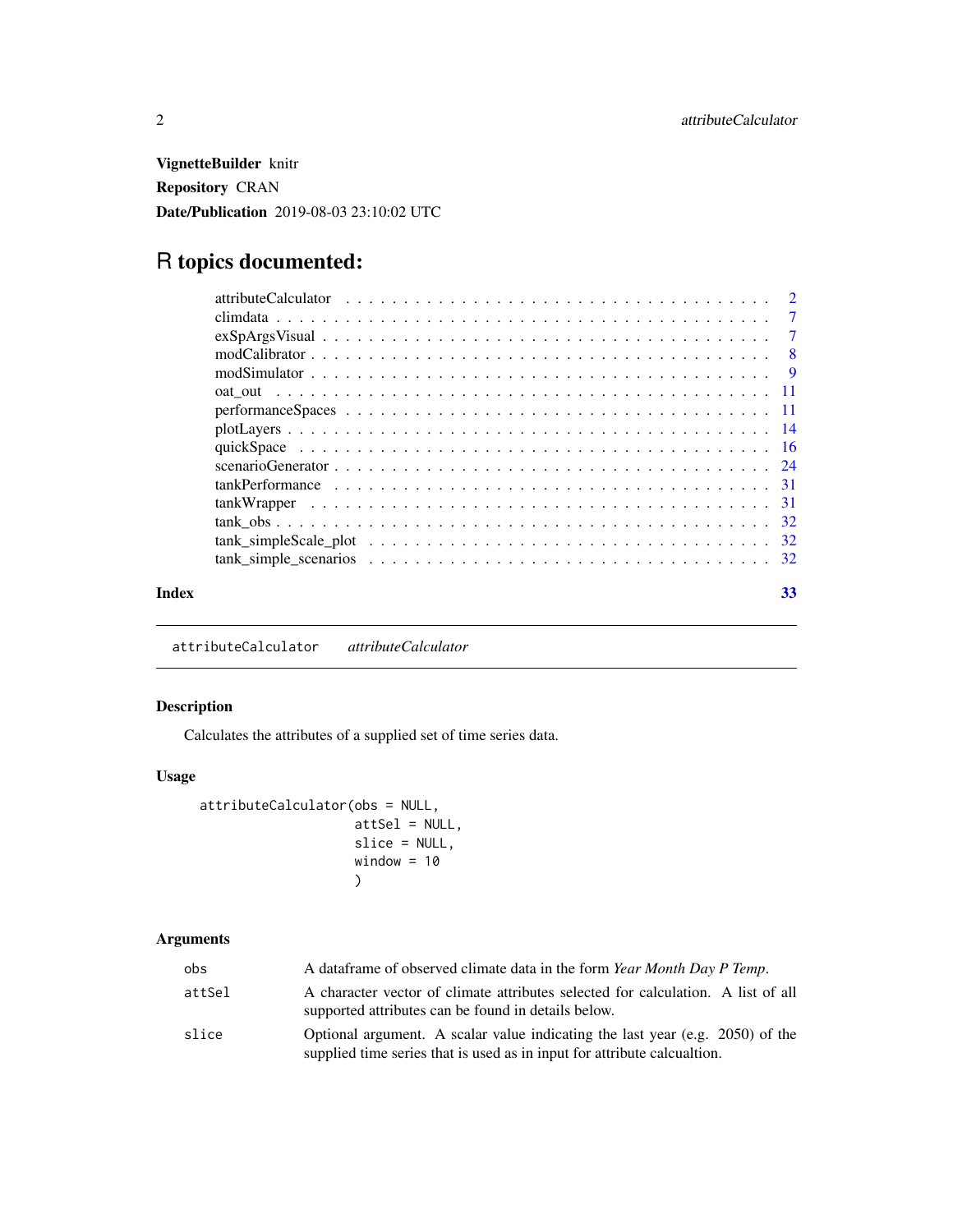window the period (number of years) over which the attributes are calcualted. Note: the window is the number of years taken before the slice year. Default set at 10.

# Details

The list of attributes supported by attSel are:

- "P\_ann\_tot\_m"
- "P\_ann\_R10\_m"
- "P\_ann\_maxDSD\_m"
- "P\_ann\_maxWSD\_m"
- "P\_ann\_P99\_m"
- "P\_ann\_dyWet99p\_m"
- "P\_ann\_ratioWS\_m"
- "Temp\_ann\_avg\_m"
- "Temp\_ann\_P5\_m"
- "Temp\_ann\_P95\_m"
- "Temp\_ann\_F0\_m"
- "P\_ann\_dyWet\_m"
- "P\_ann\_DSD\_m"
- "P\_seas\_tot\_cv"
- "P\_mon\_tot\_cv"
- "P\_ann\_avgWSD\_m"
- "P\_ann\_avgDSD\_m"
- "P\_JJA\_avgWSD\_m"
- "P\_MAM\_avgWSD\_m"
- "P\_DJF\_avgWSD\_m"
- "P\_SON\_avgWSD\_m"
- "P\_JJA\_avgDSD\_m"
- "P\_MAM\_avgDSD\_m"
- "P\_DJF\_avgDSD\_m"
- "P\_SON\_avgDSD\_m"
- "Temp\_ann\_GSL\_m"
- "Temp\_ann\_CSL\_m"
- "P\_JJA\_dyWet\_m"
- "P\_MAM\_dyWet\_m"
- "P\_DJF\_dyWet\_m"
- "P\_SON\_dyWet\_m"
- "P\_JJA\_tot\_m"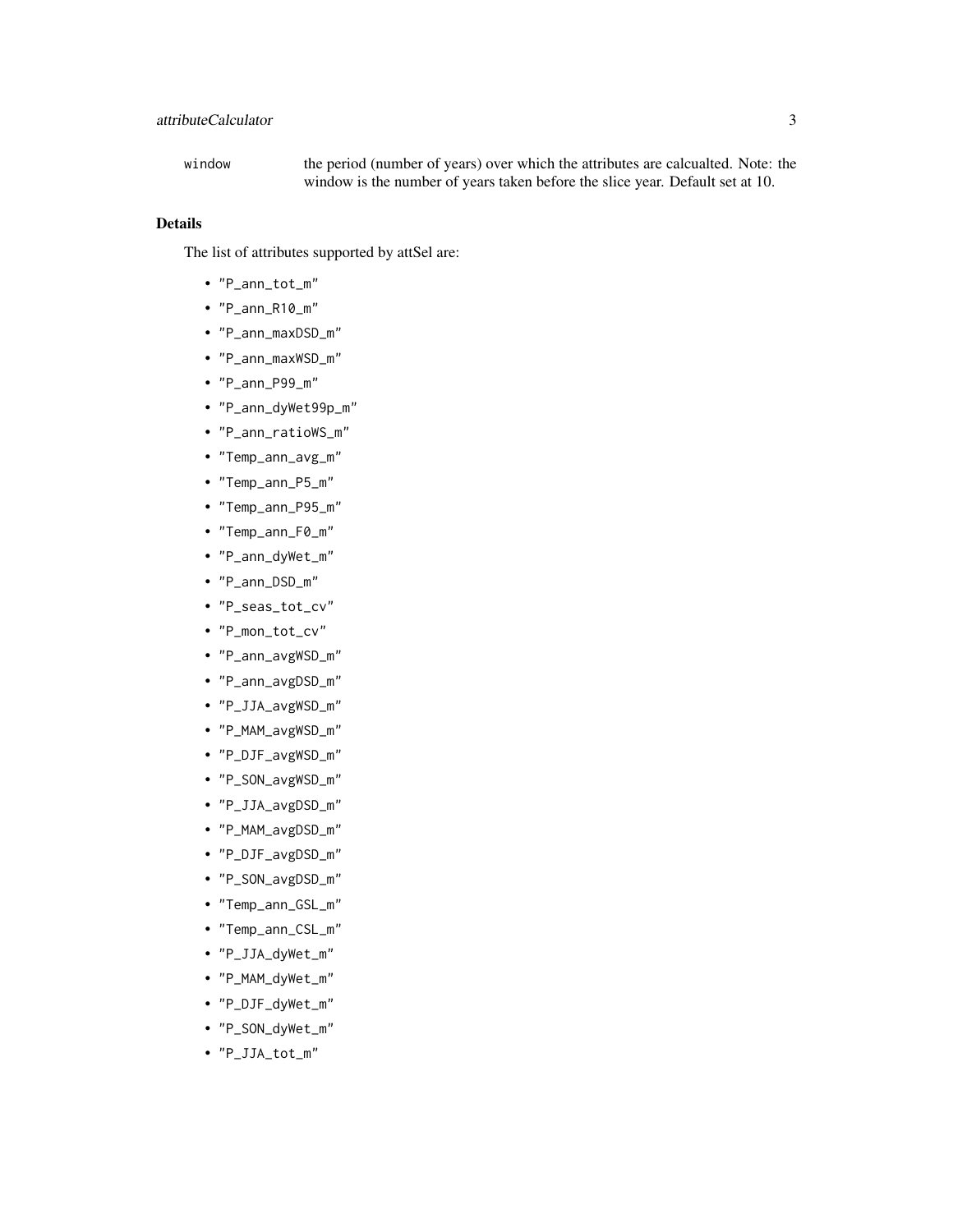# 4 attributeCalculator

- "P\_MAM\_tot\_m"
- "P\_DJF\_tot\_m"
- "P\_SON\_tot\_m"
- "P\_ann\_nWet\_m"
- "P\_ann\_dyAll\_m"
- "P\_JJA\_dyAll\_m"
- "P\_MAM\_dyAll\_m"
- "P\_DJF\_dyAll\_m"
- "P\_SON\_dyAll\_m"
- "PET\_ann\_avg\_m"
- "PET\_ann\_tot\_m"
- "PET\_ann\_rng\_m"
- "Temp\_ann\_rng\_m"
- "PET\_ann\_90pX\_m"
- "P\_ann\_90X\_m"
- "P\_ann\_seasRatio\_m"
- "PET\_ann\_P5\_m"
- "PET\_ann\_P95\_m"
- "P\_Jan\_tot\_m"
- "P\_Feb\_tot\_m"
- "P\_Mar\_tot\_m"
- "P\_Apr\_tot\_m"
- "P\_May\_tot\_m"
- "P\_Jun\_tot\_m"
- "P\_Jul\_tot\_m"
- "P\_Aug\_tot\_m"
- "P\_Sep\_tot\_m"
- "P\_Oct\_tot\_m"
- "P\_Nov\_tot\_m"
- "P\_Dec\_tot\_m"
- "Temp\_JJA\_avg\_m"
- "Temp\_MAM\_avg\_m"
- "Temp\_DJF\_avg\_m"
- "Temp\_SON\_avg\_m"
- "Temp\_Jan\_avg\_m"
- "Temp\_Feb\_avg\_m"
- "Temp\_Mar\_avg\_m"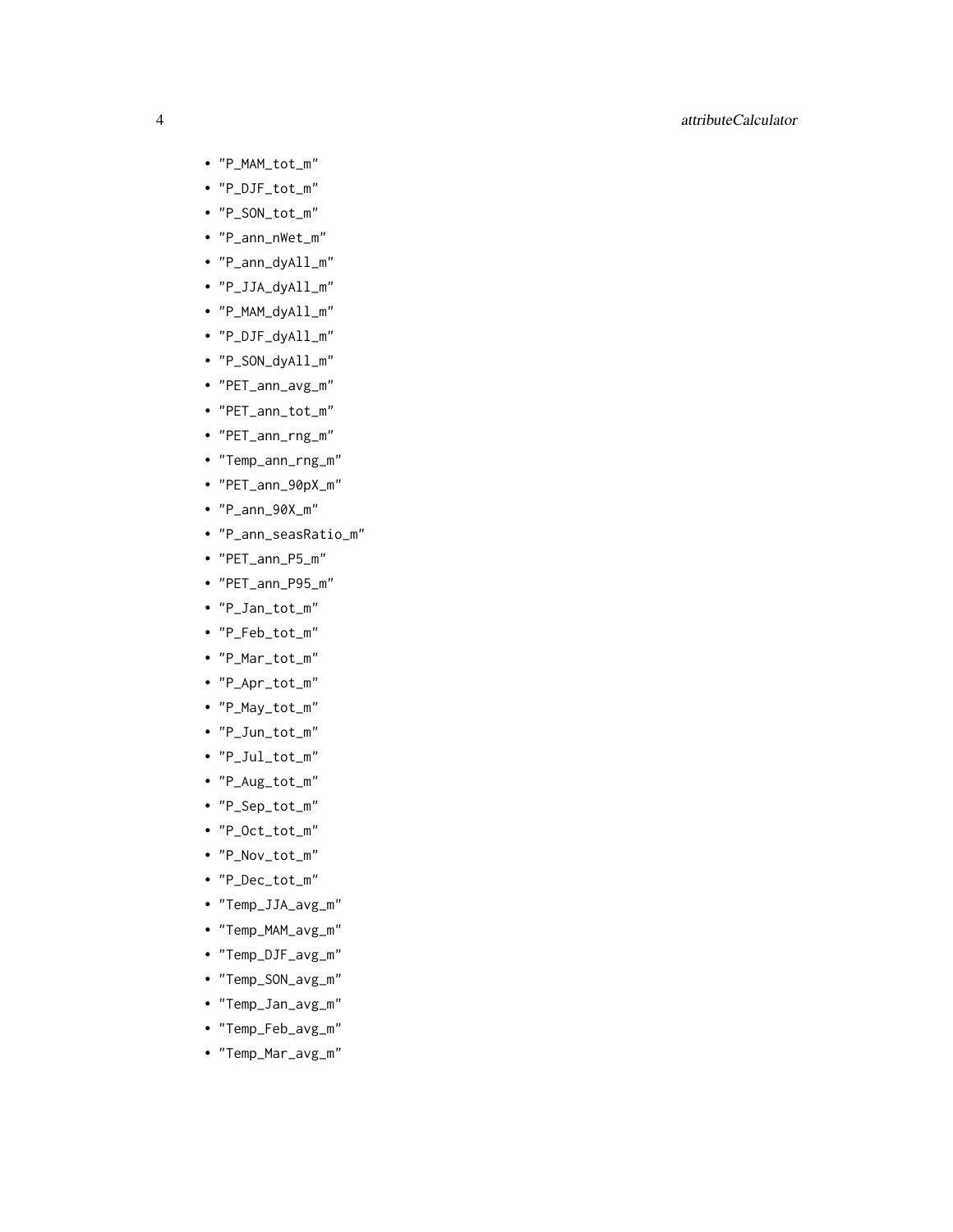# attributeCalculator

- "Temp\_Apr\_avg\_m"
- "Temp\_May\_avg\_m"
- "Temp\_Jun\_avg\_m"
- "Temp\_Jul\_avg\_m"
- "Temp\_Aug\_avg\_m"
- "Temp\_Sep\_avg\_m"
- "Temp\_Oct\_avg\_m"
- "Temp\_Nov\_avg\_m"
- "Temp\_Dec\_avg\_m"
- "PET\_JJA\_avg\_m"
- "PET\_MAM\_avg\_m"
- "PET\_DJF\_avg\_m"
- "PET\_SON\_avg\_m"
- "PET\_JJA\_tot\_m"
- "PET\_MAM\_tot\_m"
- "PET\_DJF\_tot\_m"
- "PET\_SON\_tot\_m"
- "PET\_Jan\_tot\_m"
- "PET\_Feb\_tot\_m"
- "PET\_Mar\_tot\_m"
- "PET\_Apr\_tot\_m"
- "PET\_May\_tot\_m"
- "PET\_Jun\_tot\_m"
- "PET\_Jul\_tot\_m"
- "PET\_Aug\_tot\_m"
- "PET\_Sep\_tot\_m"
- "PET\_Oct\_tot\_m"
- "PET\_Nov\_tot\_m"
- "PET\_Dec\_tot\_m"
- "PET\_Jan\_avg\_m"
- "PET\_Feb\_avg\_m"
- "PET\_Mar\_avg\_m"
- "PET\_Apr\_avg\_m"
- "PET\_May\_avg\_m"
- "PET\_Jun\_avg\_m"
- "PET\_Jul\_avg\_m"
- "PET\_Aug\_avg\_m"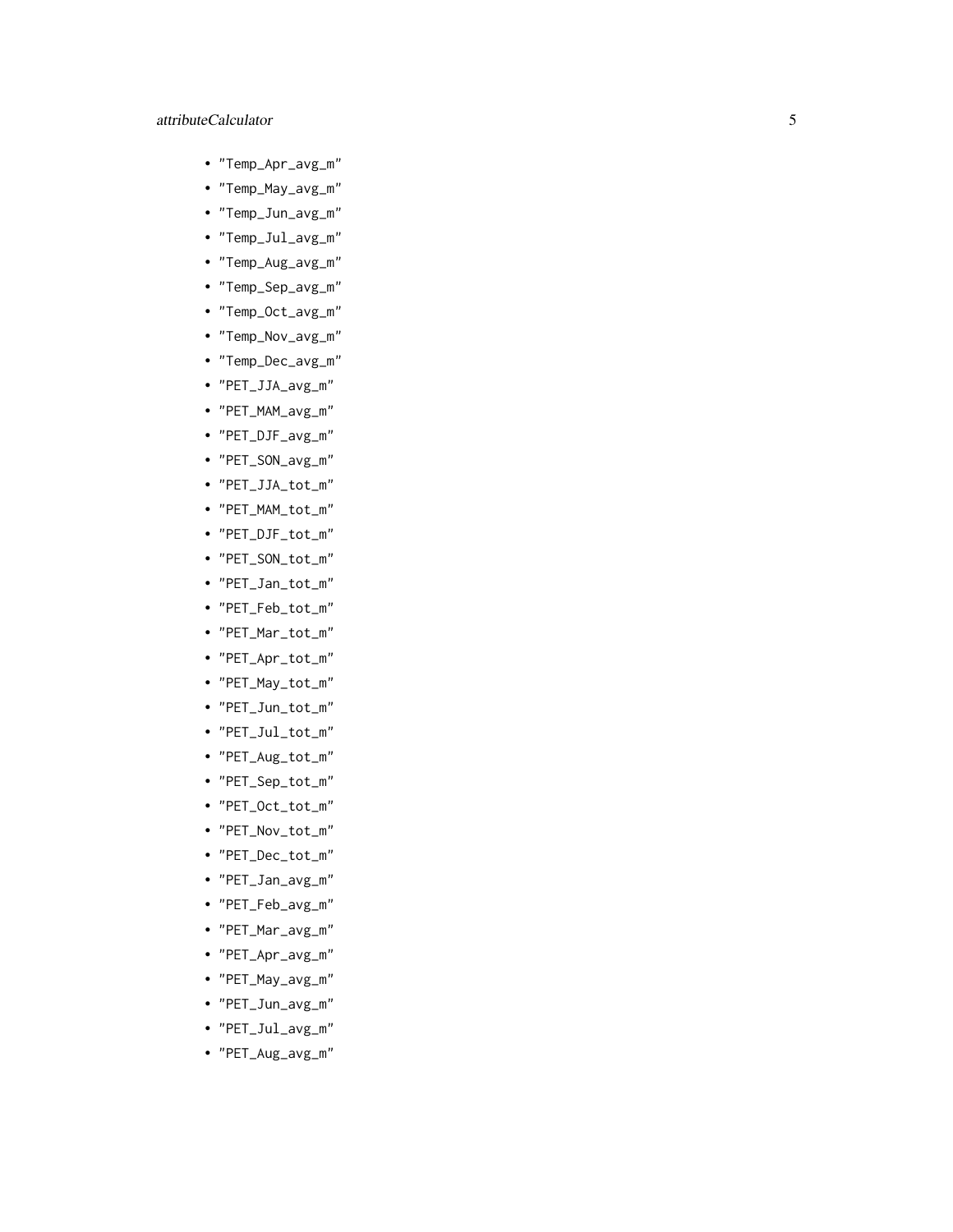# 6 attributeCalculator

- "PET\_Sep\_avg\_m"
- "PET\_Oct\_avg\_m"
- "PET\_Nov\_avg\_m"
- "PET\_Dec\_avg\_m"
- "PET\_ann\_seasRatio\_m"
- "Radn\_ann\_avg\_m"
- "Radn\_ann\_tot\_m"
- "Radn\_ann\_rng\_m"
- "Radn\_ann\_P5\_m"
- "Radn\_ann\_P95\_m"
- "Radn\_JJA\_avg\_m"
- "Radn\_MAM\_avg\_m"
- "Radn\_DJF\_avg\_m"
- "Radn\_SON\_avg\_m"
- "Radn\_JJA\_tot\_m"
- "Radn\_MAM\_tot\_m"
- "Radn\_DJF\_tot\_m"
- "Radn\_SON\_tot\_m"
- "Radn\_Jan\_tot\_m"
- "Radn\_Feb\_tot\_m"
- "Radn\_Mar\_tot\_m"
- "Radn\_Apr\_tot\_m"
- "Radn\_May\_tot\_m"
- "Radn\_Jun\_tot\_m"
- "Radn\_Jul\_tot\_m"
- "Radn\_Aug\_tot\_m"
- "Radn\_Sep\_tot\_m"
- "Radn\_Oct\_tot\_m"
- "Radn\_Nov\_tot\_m"
- "Radn\_Dec\_tot\_m"
- "Radn\_Jan\_avg\_m"
- "Radn\_Feb\_avg\_m"
- "Radn\_Mar\_avg\_m"
- "Radn\_Apr\_avg\_m"
- "Radn\_May\_avg\_m"
- "Radn\_Jun\_avg\_m"
- "Radn\_Jul\_avg\_m"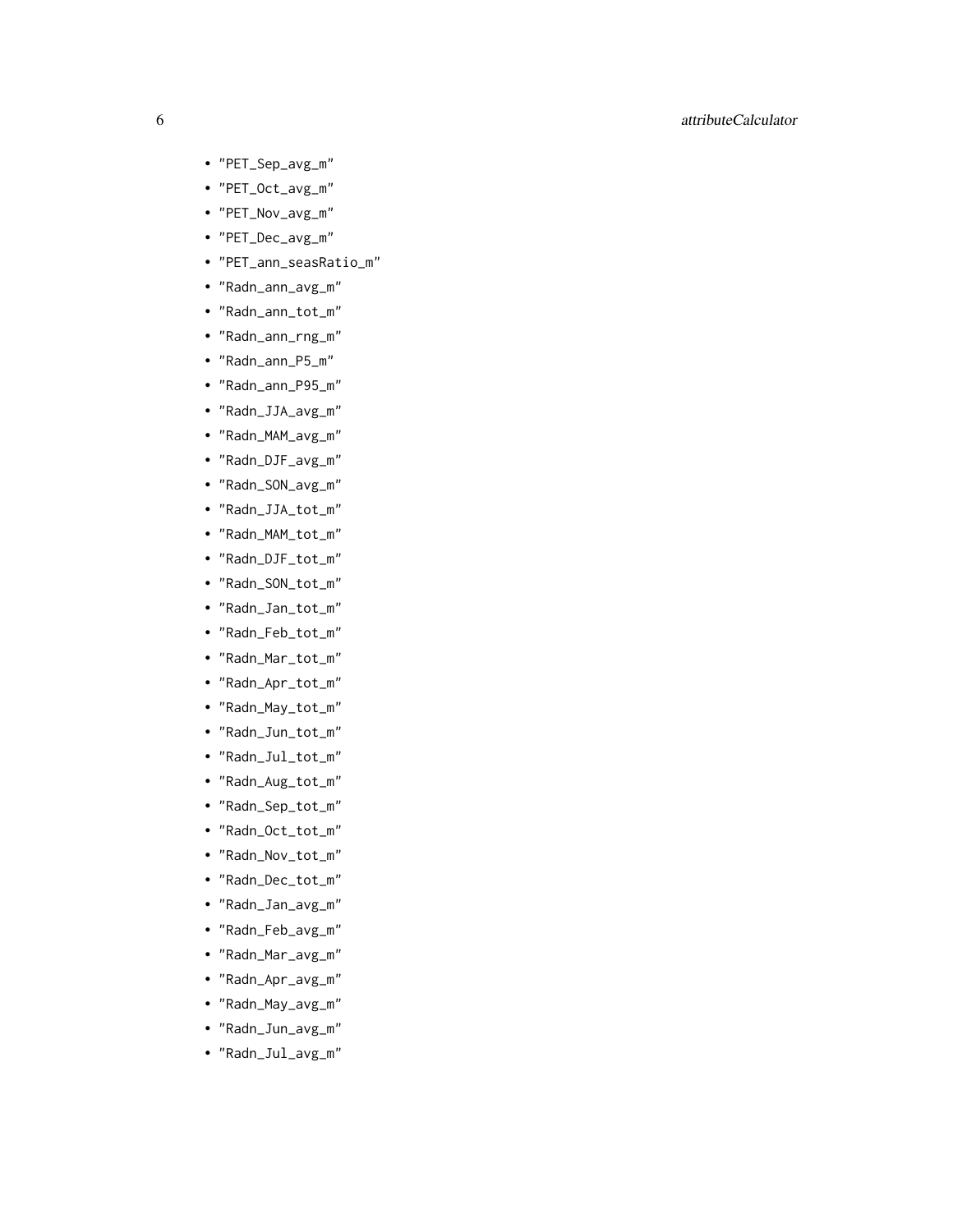#### <span id="page-6-0"></span>climdata **7**

- "Radn\_Aug\_avg\_m"
- "Radn\_Sep\_avg\_m"
- "Radn\_Oct\_avg\_m"
- "Radn\_Nov\_avg\_m"
- "Radn\_Dec\_avg\_m"
- "Radn\_ann\_seasRatio\_m"

## Examples

```
###Example 1 - calculate attributes for full length of data
data(tankDat)
attSel=c("P_ann_tot_m","P_ann_dyWet_m","P_ann_dyAll_m")
out=attributeCalculator(obs = tank_obs,
                        attSel = attSel,
                        slice=NULL,
                        window=NULL)
```
climdata *Example climate projection data*

#### Description

A dataframe of climate projection data for superposition on performance spaces via plotLayers

#### Format

climdata is a dataframe with 12 rows and 3 columns

climdata A dataframe of climate attributes and performance in the form *P\_ann\_tot\_m Temp\_ann\_avg\_m performance*.

exSpArgsVisual *exSpArgsVisual*

# Description

Visualizes the geometry of a 2D exposure space. This visualizer only works for 2d spaces (samples of 2 attributes).

# Usage

exSpArgsVisual(exSpArgs=NULL )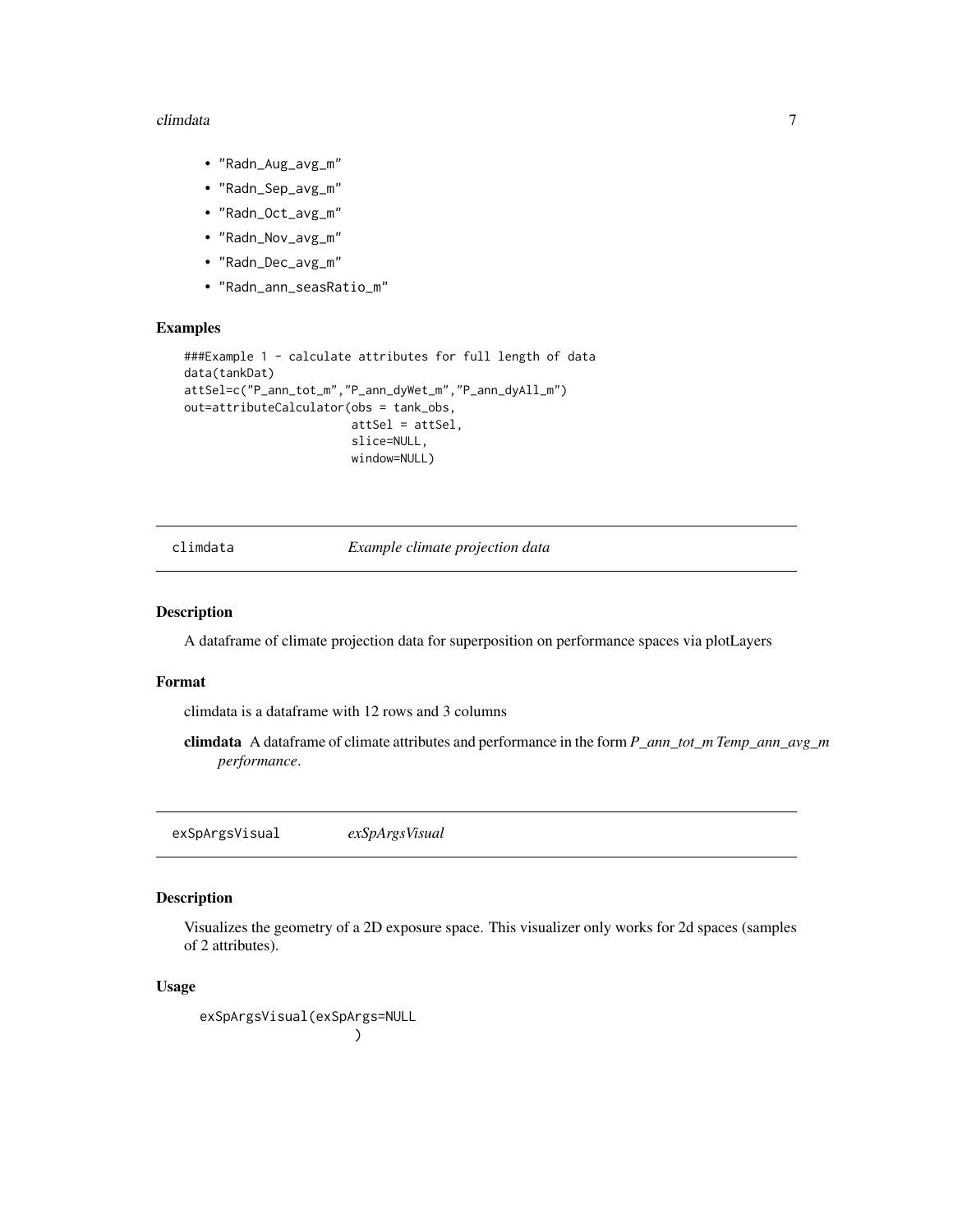# <span id="page-7-0"></span>Arguments

| exSpArgs | a list to control the exposure space creation with the following components:      |
|----------|-----------------------------------------------------------------------------------|
|          | type a string that specifies the type of sampling. Defaults to regular spacing.   |
|          | samp a vector indicating the number of targets for each attribute in attSel.      |
|          | bounds a list containing elements for attributes listed in attSel, where each at- |
|          | tribute has bounds specified. This should be a single value for a stationary      |
|          | target, and a vector of min and max change for primary attributes. Works          |
|          | with samp to create number of step sizes. Defaults with samp to only re-          |
|          | produce historical weather.                                                       |

# Examples

```
library(foreSIGHT) ###Load package
###Example 1 - visualize a 2D exposure space.
exSpArgs=list(type="regGrid",
             samp=c(5,7),
             bounds=list(P_ann_tot_m=c(0.7,1.3),
                        Temp_ann_avg_m=c(-3,3)))
#windows()
exSpArgsVisual(exSpArgs=exSpArgs)
```
modCalibrator *modCalibrator*

# Description

Calibrates weather generator models specified using modelTag.

# Usage

```
modCalibrator(obs = NULL,
             modelTag = NULL)
```
# Arguments

| obs      | A dataframe of observed climate data in the form <i>Year Month Day P Temp.</i> |
|----------|--------------------------------------------------------------------------------|
| modelTag | A character vector of which stochastic models to use to create each climate    |
|          | variable. Supported tags are shown in under details below.                     |

# Details

modelTag provides the main function with requested models. modelTag is vector of any of the following supported models:

• "Simple-ann"a simple annual scaling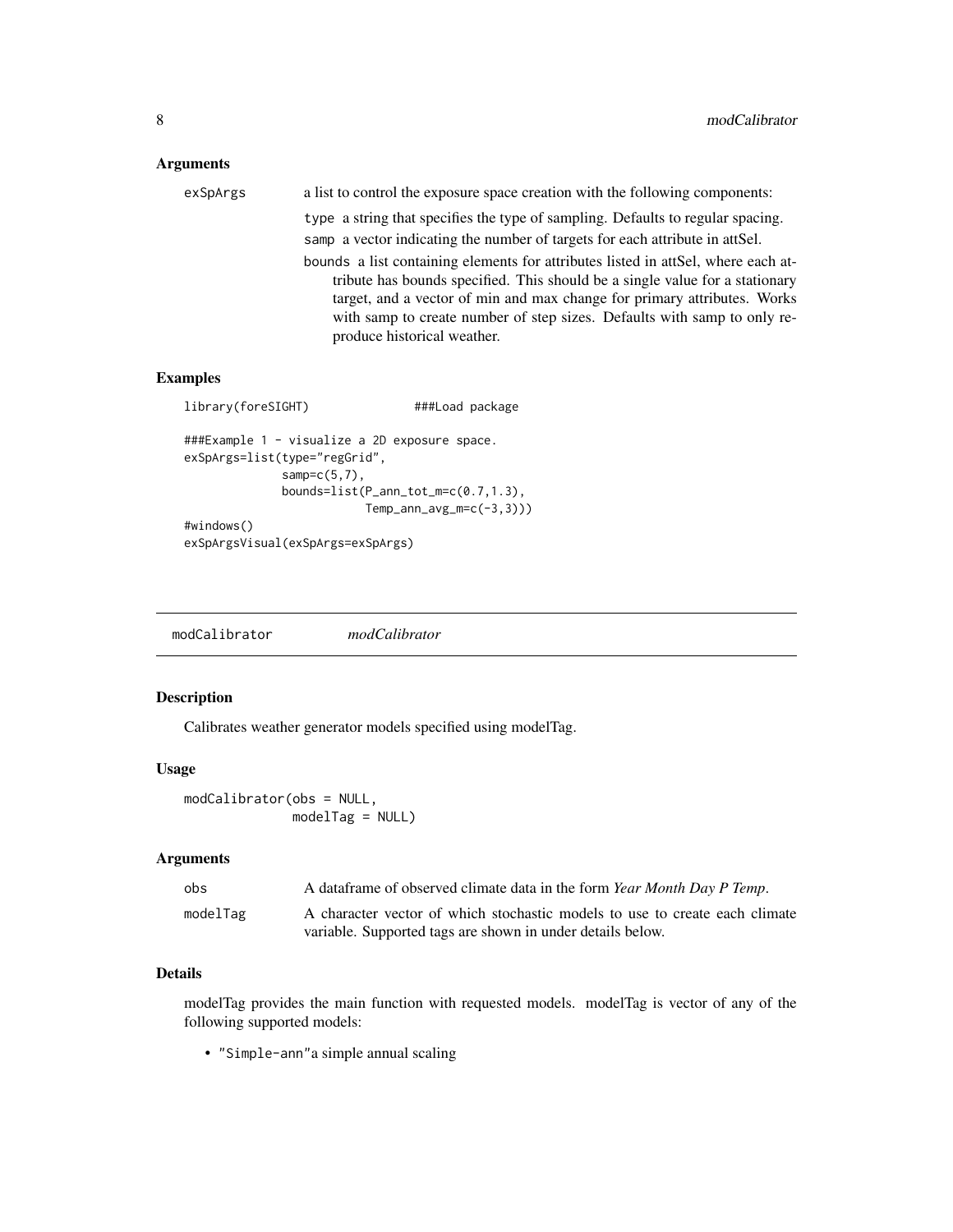# <span id="page-8-0"></span>modSimulator 9

- "P-ann-wgen"a four parameter annual rainfall model
- "P-seas-wgen"a 16 parameter seasonal rainfall model
- "P-har6-wgen"a harmonic rainfall model with 6 periods
- "P-har12-wgen"a harmonic rainfall model
- "P-har12-wgen-FS"a harmonic rainfall model where seasonality is fixed (phase angles must be specified via modelInfoMod=list("P-har12-wgen-FS"=fixedPars= $c(x,x,x,x)$ )
- "P-har26-wgen"a harmonic rainfall model
- "P-2har26-wgen"a double harmonic rainfall model
- "Temp-har26-wgen"a harmonic temperature model not conditional on rainfall
- "Temp-har26-wgen-wd"a harmonic temperature model dependent on wet or dry day
- "Temp-har26-wgen-wdsd"a harmonic temperature model where standard deviation parameters are dependent on wet or dry day
- "PET-har12-wgen"a harmonic potential evapotranspiration model
- "PET-har26-wgen"a harmonic potential evapotranspiration model
- "PET-har26-wgen-wd"a harmonic potential evapotranspiration model dependent on wet or dry day
- "Radn-har26-wgen"a harmonic solar radiation model (MJ/m2)

# Examples

```
data(tankDat) #Load tank data (tank\_obs)modelTag=c("P-ann-wgen","Temp-har26-wgen") #Select a rainfall and a temperature generator
out<- modCalibrator(obs = tank_obs, #Calibrate models
                modelTag = modelTag)
```
modSimulator *modSimulator*

# Description

Simulates using weather generator models specified using modelTag.

#### Usage

```
modSimulator(datStart=NULL,
             datFinish=NULL,
             modelTag=NULL,
             parS=NULL,
             seed=NULL,
             file=NULL,
             IOmode="suppress"
             )
```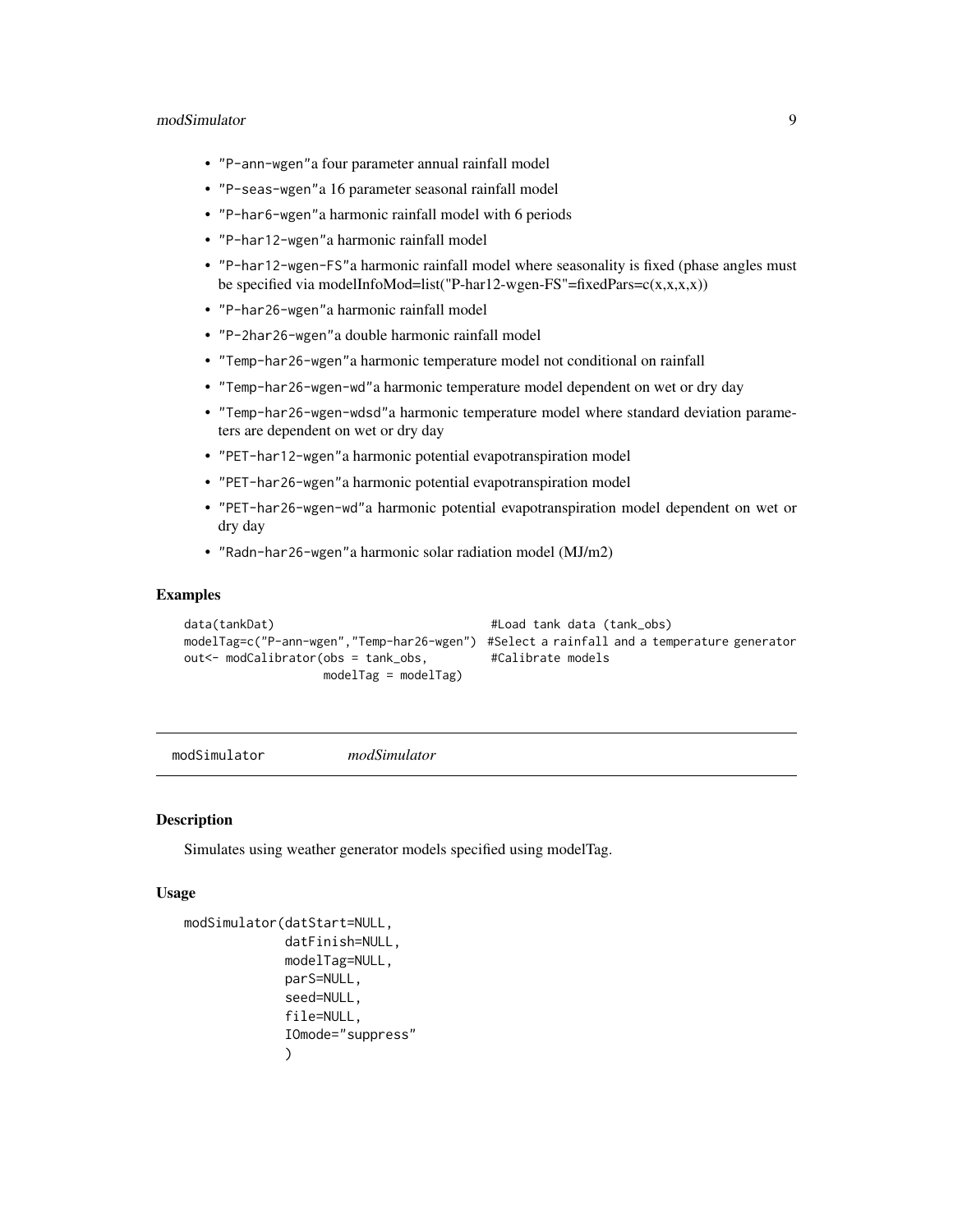# **Arguments**

| datStart      | A date string in an accepted date format e.g. "01-10-1990".                                                                         |
|---------------|-------------------------------------------------------------------------------------------------------------------------------------|
| datFinish     | A date string in an accepted date format e.g. "01-10-1990". Must occur after<br>datStart.                                           |
| modelTag      | A character vector of which stochastic models to use to create each climate<br>variable. Supported tags are shown in details below. |
| parS          | A list (names must match supplied modelTags) containing numeric vectors of<br>model parameters.                                     |
| seed          | Numeric. Seed value supplied to weather generator.                                                                                  |
| file          | Character. Specifies filename for simulation output.                                                                                |
| <b>IOmode</b> | A string that specifies the input-output mode for the time series = "verbose",<br>"dev" or "suppress".                              |

# Details

modelTag provides the main function with requested models. modelTag is vector of any of the following supported models:

- "Simple-ann"a simple annual scaling
- "P-ann-wgen"a four parameter annual rainfall model
- "P-seas-wgen"a 16 parameter seasonal rainfall model
- "P-har6-wgen"a harmonic rainfall model with 6 periods
- "P-har12-wgen"a harmonic rainfall model
- "P-har12-wgen-FS"a harmonic rainfall model where seasonality is fixed (phase angles must be specified via modelInfoMod=list("P-har12-wgen-FS"=fixedPars= $c(x,x,x,x)$ )
- "P-har26-wgen"a harmonic rainfall model
- "P-2har26-wgen"a double harmonic rainfall model
- "Temp-har26-wgen"a harmonic temperature model not conditional on rainfall
- "Temp-har26-wgen-wd"a harmonic temperature model dependent on wet or dry day
- "Temp-har26-wgen-wdsd"a harmonic temperature model where standard deviation parameters are dependent on wet or dry day
- "PET-har12-wgen"a harmonic potential evapotranspiration model
- "PET-har26-wgen"a harmonic potential evapotranspiration model
- "PET-har26-wgen-wd"a harmonic potential evapotranspiration model dependent on wet or dry day
- "Radn-har26-wgen"a harmonic solar radiation model (MJ/m2)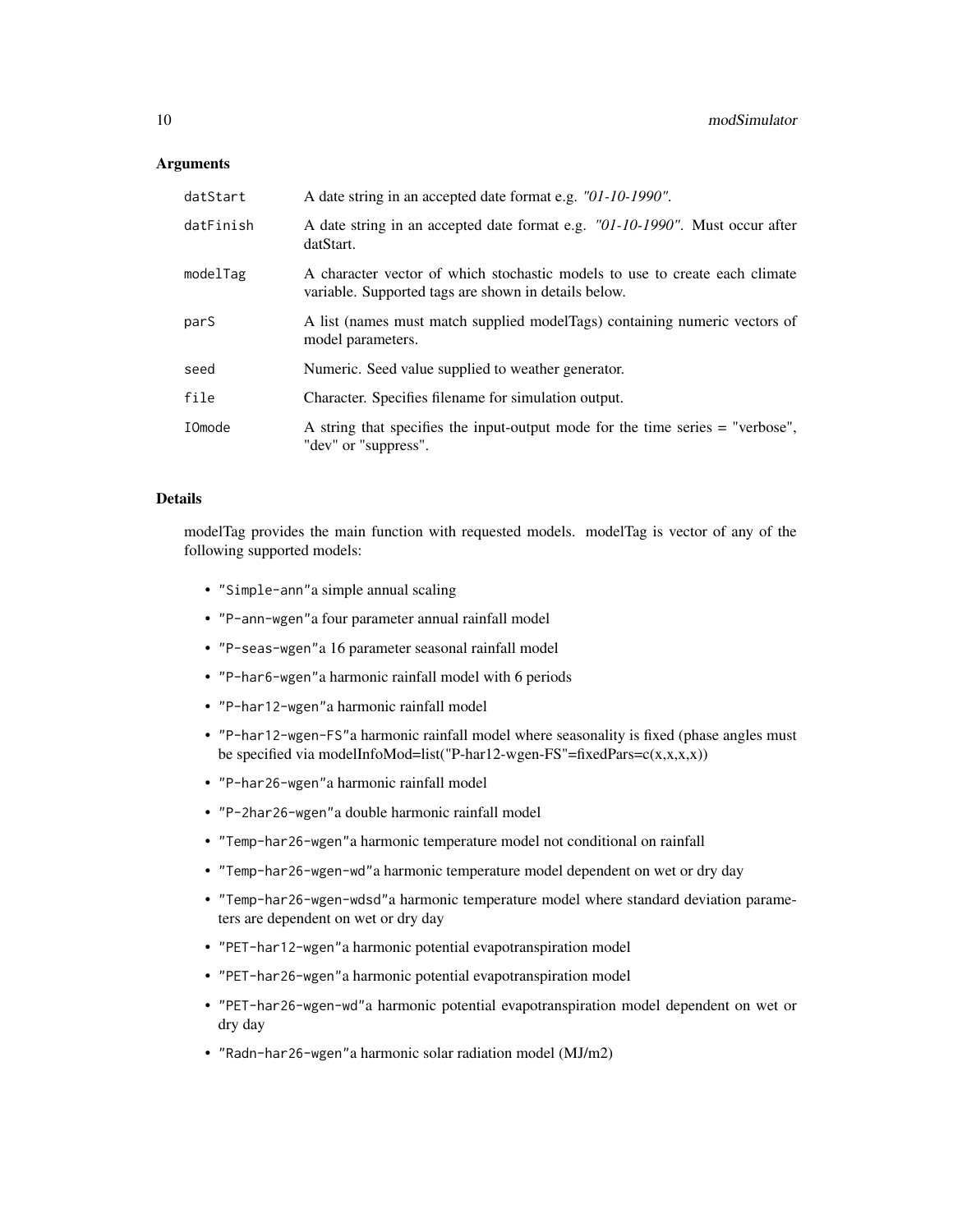#### <span id="page-10-0"></span>oat\_out 11

#### Examples

```
## Not run:
data(tankDat); obs=tank_obs #Get observed data
modelTag=c("P-har12-wgen","Temp-har26-wgen") #Select models
pars=modCalibrator(obs=obs,modelTag=modelTag) #Calibrate models
sim=modSimulator(datStart="1970-01-01", #Simulate!
               datFinish="1999-12-31",
               modelTag=modelTag,
               parS=pars,
               seed=123,
               file=paste0("tester.csv"),
               IOmode="verbose")
plot(sim$P[1:365]) \qquad \qquad \qquad #Plot first year of rainfall
## End(Not run)
```
oat\_out *One-at-a-time testing scenarios for use in tank model example*

#### Description

A list of example one-at-a-time testing scaling scenarios

<span id="page-10-1"></span>performanceSpaces *performanceSpaces*

#### Description

Simulates and maps system performance using climate scenarios generated using [scenarioGenerator](#page-23-1). Currently only visualises 2D panels.

# Usage

```
performanceSpaces(data = NULL,
                  plotTag = NULL,
                  plotArgs = NULL,
                  systemModel = NULL,
                  systemArgs = NULL,
                  simDirectory = "Simulation1",
                  performance=NULL,
                  IOmode="suppress"
                  )
```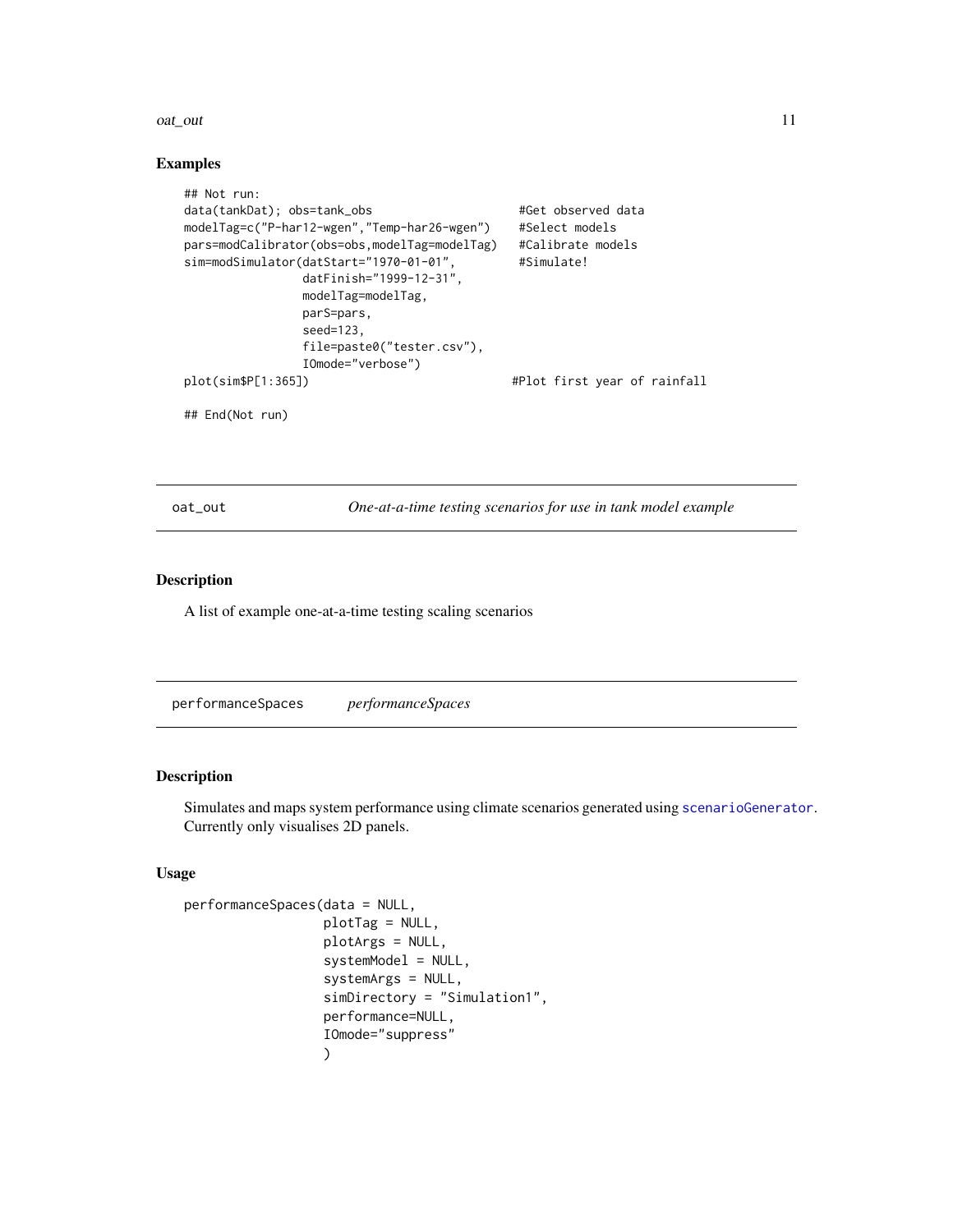# <span id="page-11-0"></span>Arguments

| data          | A list containing data frames of the form Year Month Day P Temp output from<br>scenarioGenerator                                                                                                    |  |  |
|---------------|-----------------------------------------------------------------------------------------------------------------------------------------------------------------------------------------------------|--|--|
| plotTag       | A character vector which designates how the performance space is visualised.<br>Options are: "Heat", "Contours" or "OAT".                                                                           |  |  |
| plotArgs      | A list controlling how the performance space is visualised with the following<br>components:                                                                                                        |  |  |
|               | title a string that is used as the title label.                                                                                                                                                     |  |  |
|               | legendtitle a string that is used to label the legend.                                                                                                                                              |  |  |
|               | xlim x axis limits.                                                                                                                                                                                 |  |  |
|               | ylim y axis limits.                                                                                                                                                                                 |  |  |
|               | performancelimits z axis limits.                                                                                                                                                                    |  |  |
|               | lowfill a string specifying the colour for lower values of performance. Default<br>is "red". For use with plotTag="Heat".                                                                           |  |  |
|               | highfill a string specificying the colour for the high values of performance. De-<br>fault is "yellow". A colour ramp will be created between this and the lowfill.<br>For use with plotTag="Heat". |  |  |
|               | contour a TRUE/FALSE toggle for whether or not contour lines are overlaid.<br>Default is TRUE. For use with plotTag="Heat".                                                                         |  |  |
|               | contourlevels a vector specifying the levels at which controus will be drawn.<br>For use with $plotTag = "Contours".$                                                                               |  |  |
| systemModel   | a function name. The function name of the system model used to generate sys-<br>tem performance. The system model must have the arguments data and sys-<br>temArgs.                                 |  |  |
| systemArgs    | A list containing all the arguments that are required to control the system model.                                                                                                                  |  |  |
| simDirectory  | A string used to label the output directory.                                                                                                                                                        |  |  |
| performance   | A vector of performance values from an external system model.                                                                                                                                       |  |  |
| <b>IOmode</b> | A string that specifies the input-output mode for the scenarios = "verbose", "dev"<br>or "suppress".                                                                                                |  |  |

# Value

Returns a 2D plot of system performance.

# See Also

See Also: [scenarioGenerator](#page-23-1) and [plotLayers](#page-13-1)

# Examples

```
## Not run:
data(tankSimpleScale)
# tank_simple_scenarios<-scenarioGenerator(obs=tank_obs,
                        modelTag = modelTag,
```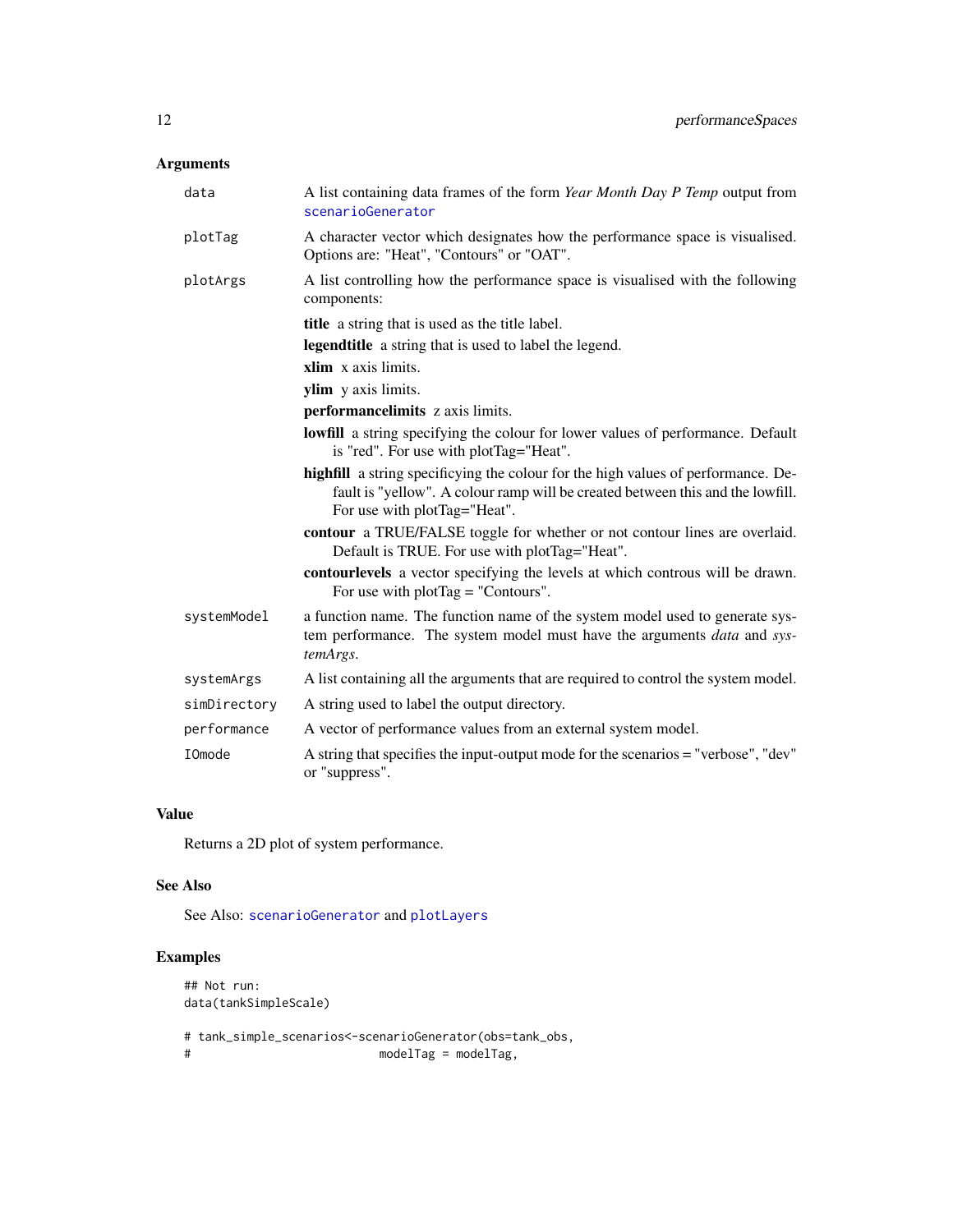performanceSpaces 13

```
# attPerturb=attPerturb,
# exSpArgs = exSpArgs)
# Example 1: Heat Map Example
systemArgs<-list(roofArea=100,
                nPeople=1,
                tankVol=2000,
                firstFlush=1,
                write.file=FALSE,
                metric="reliability")
plotArgs=list(title="Scenario Neutral Space",
              legendtitle="Reliability",
              xlim=c(-2,2),
              ylim=c(0.7,1.3),
              performancelimits=c(0.6,0.85))
plot<-performanceSpaces(data=tank_simple_scenarios,
                      plotTag="Heat",
                       systemModel = tankWrapper,
                       systemArgs = systemArgs)
plot$plot
# Note options
# plotArgs$contour=FALSE
# plotArgs$lowfill="antiquewhite" ###From supported R colour names
# plotArgs$highfill="#88CCEE" ###Hexidecimal specification also okay
## End(Not run)
## Not run:
#Example 2
result<-performanceSpaces(data=tank_simple_scenarios,
                        plotTag = "Contours",
                        plotArgs=plotArgs,
                         systemModel = tankWrapper,
                         systemArgs = systemArgs)
result$plot
## End(Not run)
#Example 3
## Not run:
plotArgs$contourlevels=c(0.67,0.71)
result<-performanceSpaces(data=tank_simple_scenarios,
                        plotTag = "Contours",
                         plotArgs=plotArgs,
                         systemModel = tankWrapper,
                         systemArgs = systemArgs)
```
result\$plot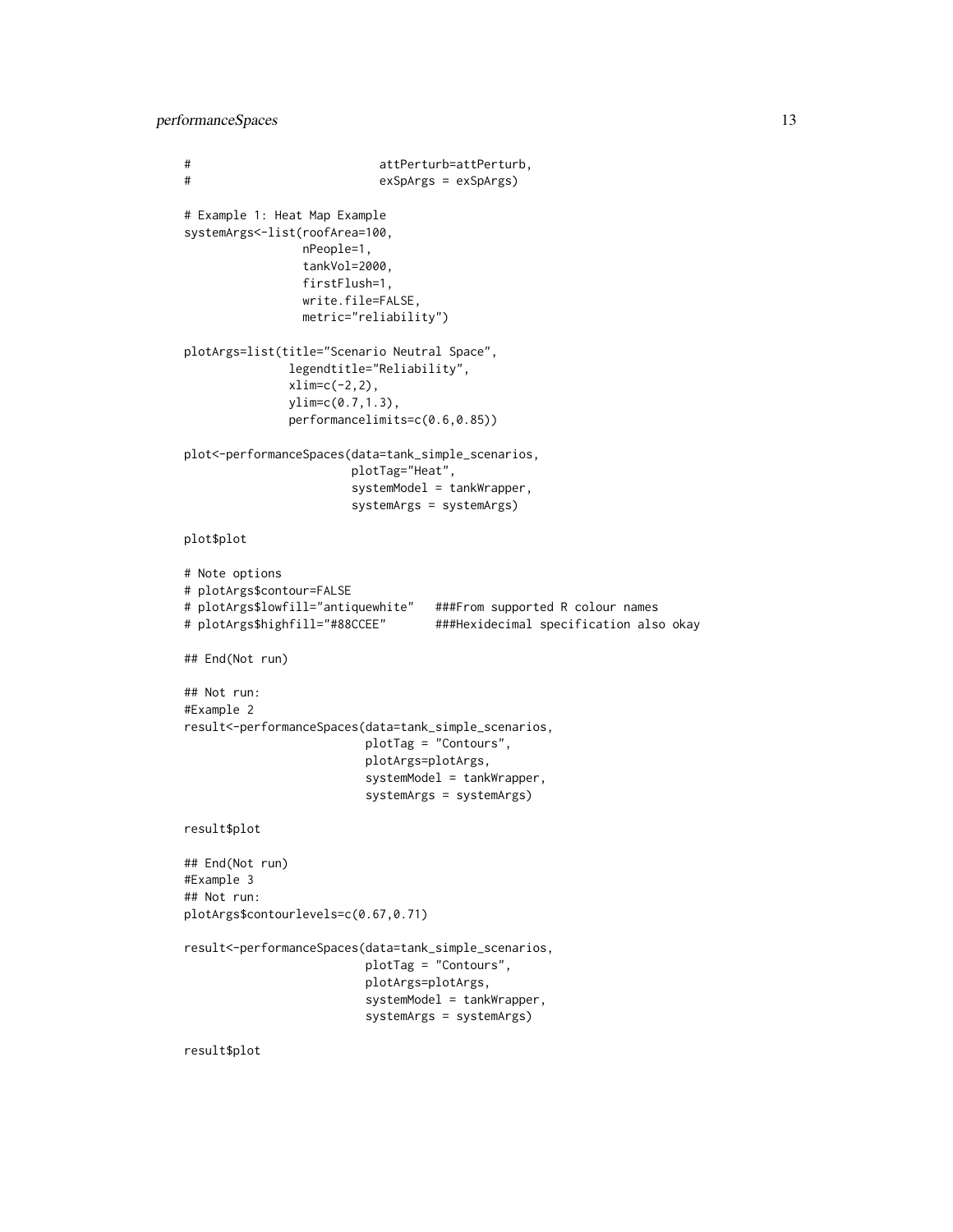```
## End(Not run)
## Not run:
###Example 4 - One-at-a-time/"OAT" plot
data(oatScenarios)
systemArgs=list(roofArea=50,
                 nPeople=1,
                 tankVol=3000,
                 firstFlush=1,
                 write.file=FALSE,
                 metric="reliability")
plotArgs=list(title="Scenario Neutral Space",
               legendtitle="Reliability",
               xlim=c(-2,2),
               ylim=c(0.7,1.3),
               performancelimits=c(0.6,0.85))
oat_plot=performanceSpaces(data=oat_out,
                           plotTag = "OAT",
                           plotArgs=plotArgs,
                           systemModel = tankWrapper,
                           systemArgs = systemArgs)
oat_plot
## End(Not run)
```
<span id="page-13-1"></span>plotLayers *plotLayers*

# Description

Superimposes climate projection information on to the 2D system performance spaces generated using [performanceSpaces](#page-10-1)

# Usage

```
plotLayers(plot = NULL,
           plotArgs = NULL,
           climdata = NULL,
           climArgs = list(),
           simDirectory = "Simulation1",
           IOmode="suppress"
                )
```
<span id="page-13-0"></span>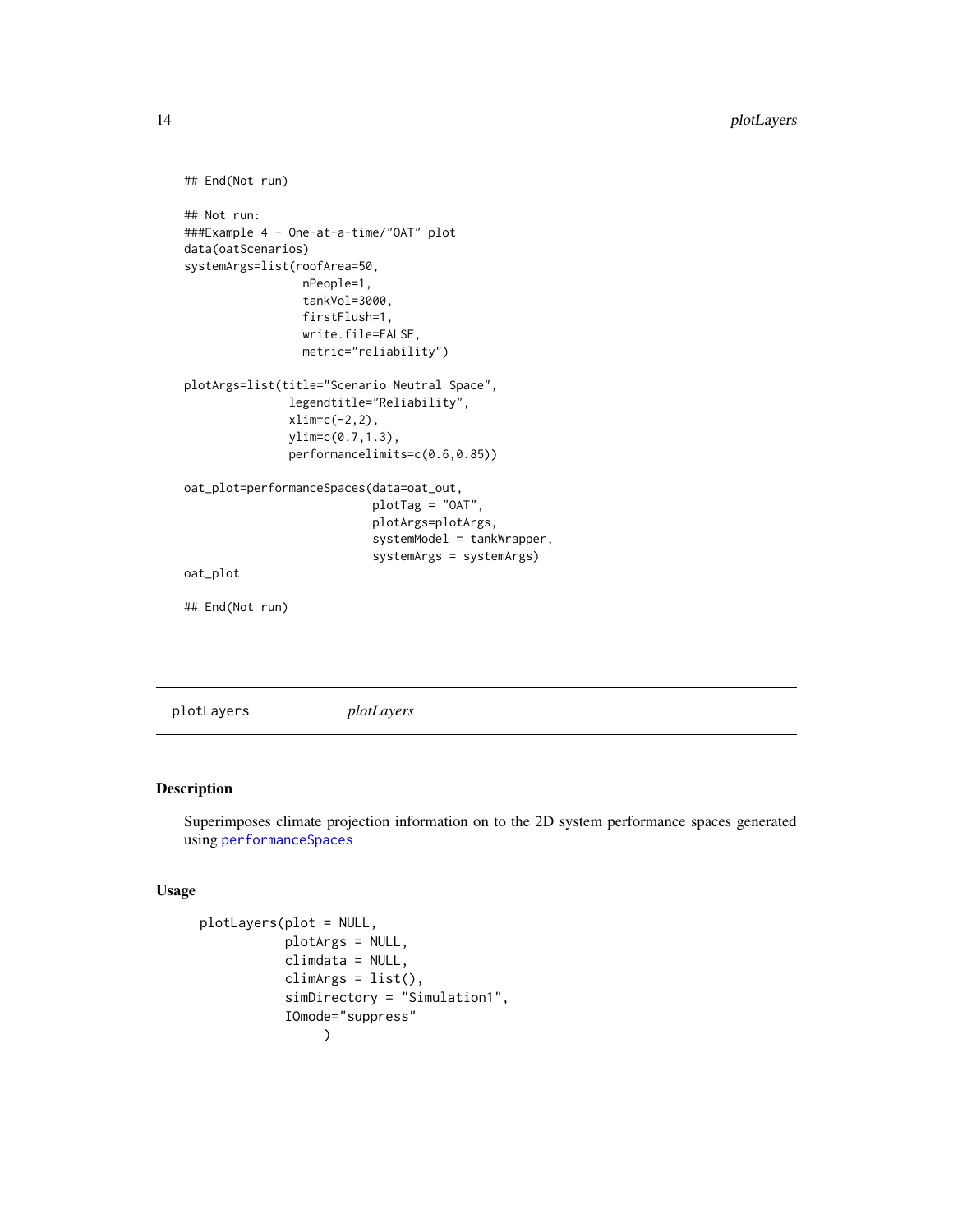# <span id="page-14-0"></span>plotLayers 15

# Arguments

| plot         | A, editable plot output from performanceSpaces. The editable plot can be<br>accessed via plot\$plotEdit.                                                                                                                                |
|--------------|-----------------------------------------------------------------------------------------------------------------------------------------------------------------------------------------------------------------------------------------|
| plotArgs     | A list controlling how the performance space is visualised with the following<br>components:                                                                                                                                            |
|              | <b>title</b> a string that is used as the title label.                                                                                                                                                                                  |
|              | <b>legendtitle</b> a string that is used to label the legend.                                                                                                                                                                           |
|              | xlim x axis limits.                                                                                                                                                                                                                     |
|              | ylim y axis limits.                                                                                                                                                                                                                     |
|              | performancelimits z axis limits.                                                                                                                                                                                                        |
|              | <b>lowfill</b> a string specifying the colour for lower values of performance. Default<br>is 'red". For use with plotTag="Heat".                                                                                                        |
|              | highfill a string specificying the colour for the high values of performance. De-<br>fault is "yellow". A colour ramp will be created between this and the lowfill.<br>For use with plotTag="Heat".                                     |
|              | contour a TRUE/FALSE toggle for whether or not contour lines are overlaid.<br>Default is TRUE. For use with plotTag="Heat".                                                                                                             |
|              | contourlevels a vector specifying the levels at which controus will be drawn.<br>For use with $plotTag = "Contours".$                                                                                                                   |
| climdata     | a data frame of the projected climate data                                                                                                                                                                                              |
| climArgs     | a list that controls the appearance of the superimposed climate projections with<br>the following components:                                                                                                                           |
|              | colour a string that is used to set the colour of the superimposed climate dro-<br>jections. Defaults to black.                                                                                                                         |
|              | fill a string that is used to determine whether the system performance resulting<br>from the climate projections should also be displayed. Set to "performance"<br>to infill climate projections according to their system performance. |
| simDirectory | A string used to label the output directory.                                                                                                                                                                                            |
| IOmode       | A string that specifies the input-output mode for the scenarios = "verbose", "dev"<br>or "suppress".                                                                                                                                    |

# Value

climate projection information superimposed on a 2D system performance spaces plot.

# See Also

See Also: [scenarioGenerator](#page-23-1), [performanceSpaces](#page-10-1) and [quickSpace](#page-15-1)

# Examples

| ## Not run:        |                                           |  |  |  |
|--------------------|-------------------------------------------|--|--|--|
| data(tankPlot)     |                                           |  |  |  |
| data(climdata2030) | #loading climate data for 2030 time slice |  |  |  |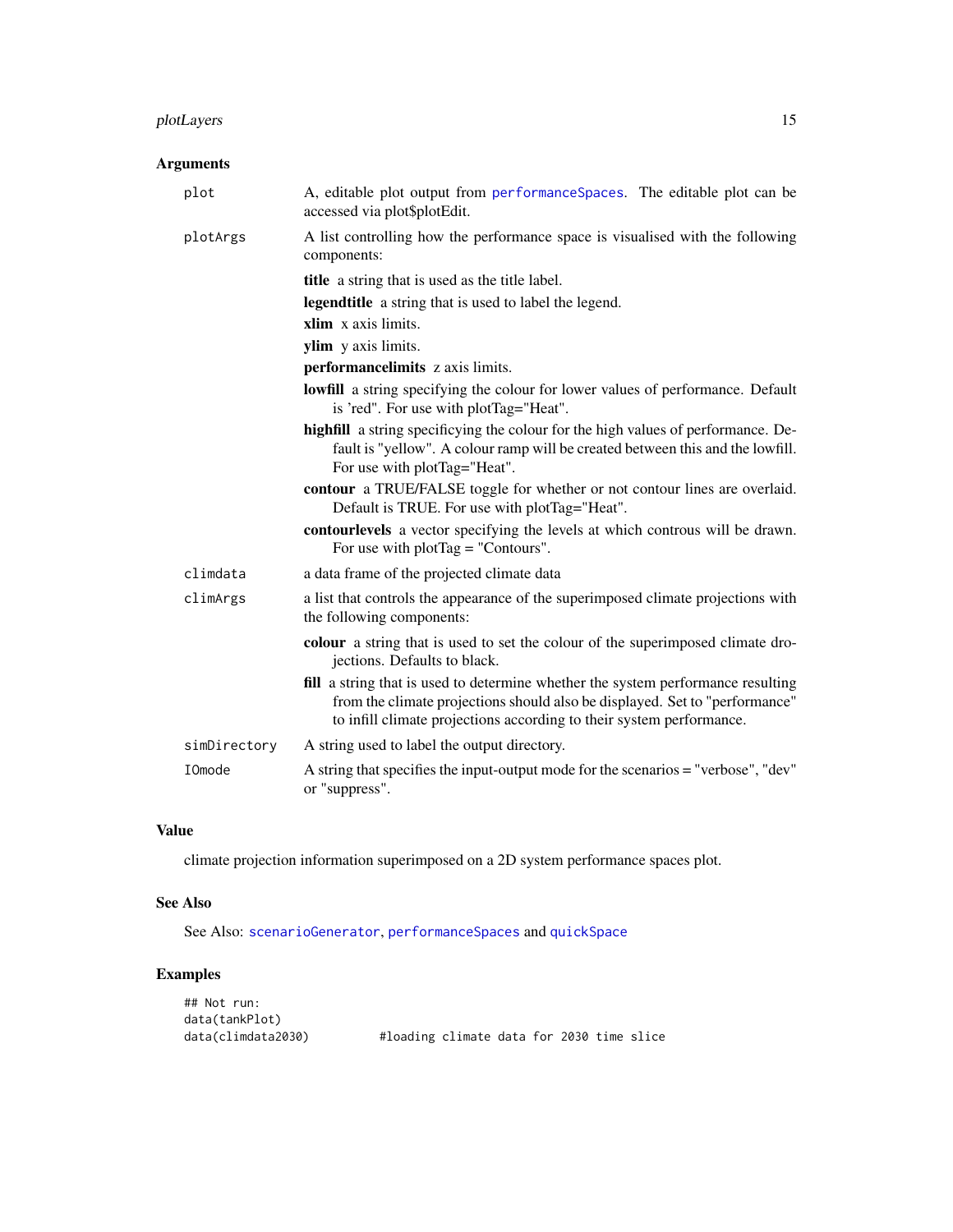```
###Example 1
# Saved from a previous example
# tank_simpleScale_plot<-performanceSpaces(data=tank_simple_scenarios,
# plotTag = "Heat",
# plotArgs=plotArgs,
# systemModel = tankWrapper,
# systemArgs = systemArgs)
#Create plotting arguments
plotArgs<-list(title="Scenario neutral space with projections overlaid",
            ylim=c(0.7,1.3),
            xlim=c(-2,2),
            xtitle="Temp_ann_avg_m",
            ytitle="P_ann_tot_m")
climArgs<-list(performancelimits=NULL,
            label=NULL,
            slice=2030,
            colour="black",
            fill="performance")
#Plot performance space with projections overlaid
tank_overlay_plot=plotLayers(plot=tank_simpleScale_plot$plotEdit,
                       plotArgs=plotArgs,
                       climdata=climdata,
                       climArgs=climArgs)
tank_overlay_plot
## End(Not run)
```
<span id="page-15-1"></span>quickSpace *quickSpace*

### Description

Master function - generates perturbed climate scenarios, generates performance, visualizes performanace and superimposes climate projection information on to the system performance spaces

#### Usage

```
quickSpace(obs=NULL,
           modelTag="Simple-ann",
           attPerturb=NULL,
           attHold=NULL,
           attPenalty=NULL,
           optimArgs=list(pcrossover= 0.8,
                          pmutation=0.1,
                          maxiter=10,
                          maxFitness=-0.001,
```
<span id="page-15-0"></span>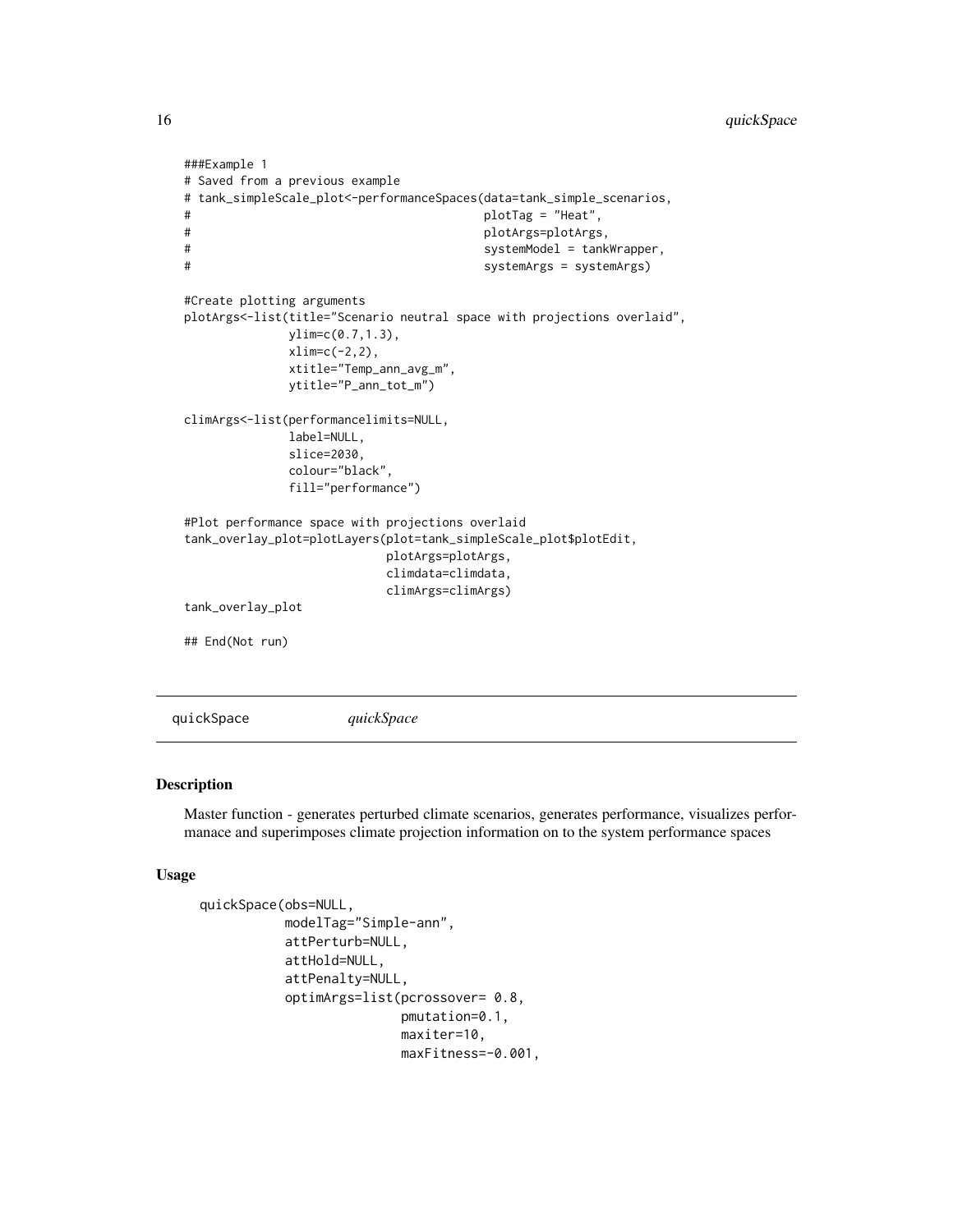```
popSize = 100,run=20,
               seed = NULL,parallel = FALSE,
               keepBest=TRUE,
               lambda.mult=0.0
    ),
exSpArgs=list(),
simLengthNyrs=NULL,
systemModel=NULL,
systemArgs=NULL,
plotTag="Heat",
plotArgs=NULL,
IOmode="suppress",
arrayID=NULL,
nSeed=NULL,
climdata=NULL,
climArgs=list(),
simDirectory="Simulation1")
```
# Arguments

| obs        | A dataframe of observed climate data in the form Year Month Day P Temp.                                                                                                                           |
|------------|---------------------------------------------------------------------------------------------------------------------------------------------------------------------------------------------------|
| modelTag   | A character vector of which stochastic models to use to create each climate<br>variable. Supported tags are shown under details below.                                                            |
| attPerturb | A character vector of climate attributes to hold at a target. A list of all supported<br>attributes can be found under details below.                                                             |
| attHold    | A character vector of climate attributes to hold at a target. A list of all supported<br>attributes can be found under under details below.                                                       |
| attPenalty | A character vector of climate attributes to place specific focus on during target-<br>ing via the use of a penalty function during the optimisation process.                                      |
| optimArgs  | A list controlling the search algorithm with the following components:                                                                                                                            |
|            | pcrossover a value of probability of crossover. Defaults to 0.8.                                                                                                                                  |
|            | pmutation a value of probability of mutation. Defaults to 0.1                                                                                                                                     |
|            | maxiter a value of the maximum number of generations. Defaults to 50                                                                                                                              |
|            | maxFitness a value of the stopping criteria. Defaults to 0.001                                                                                                                                    |
|            | popSize a value of the population size. Defaults to 100                                                                                                                                           |
|            | run a value of an alternative stopping criteria - consecutive runs without im-<br>provement in fitness. Defaults to 0.001                                                                         |
|            | seed a value of the random seed. Defaults to NULL                                                                                                                                                 |
|            | parallel specifies if parallel computing should be used. Defaults to False.<br>Can be set to the number of desired cores, or TRUE, where it will detect the<br>number of available cores and run. |
|            | keepBest specifies if the optimisation should keep the best solution in each<br>generation. Defaults to TRUE.                                                                                     |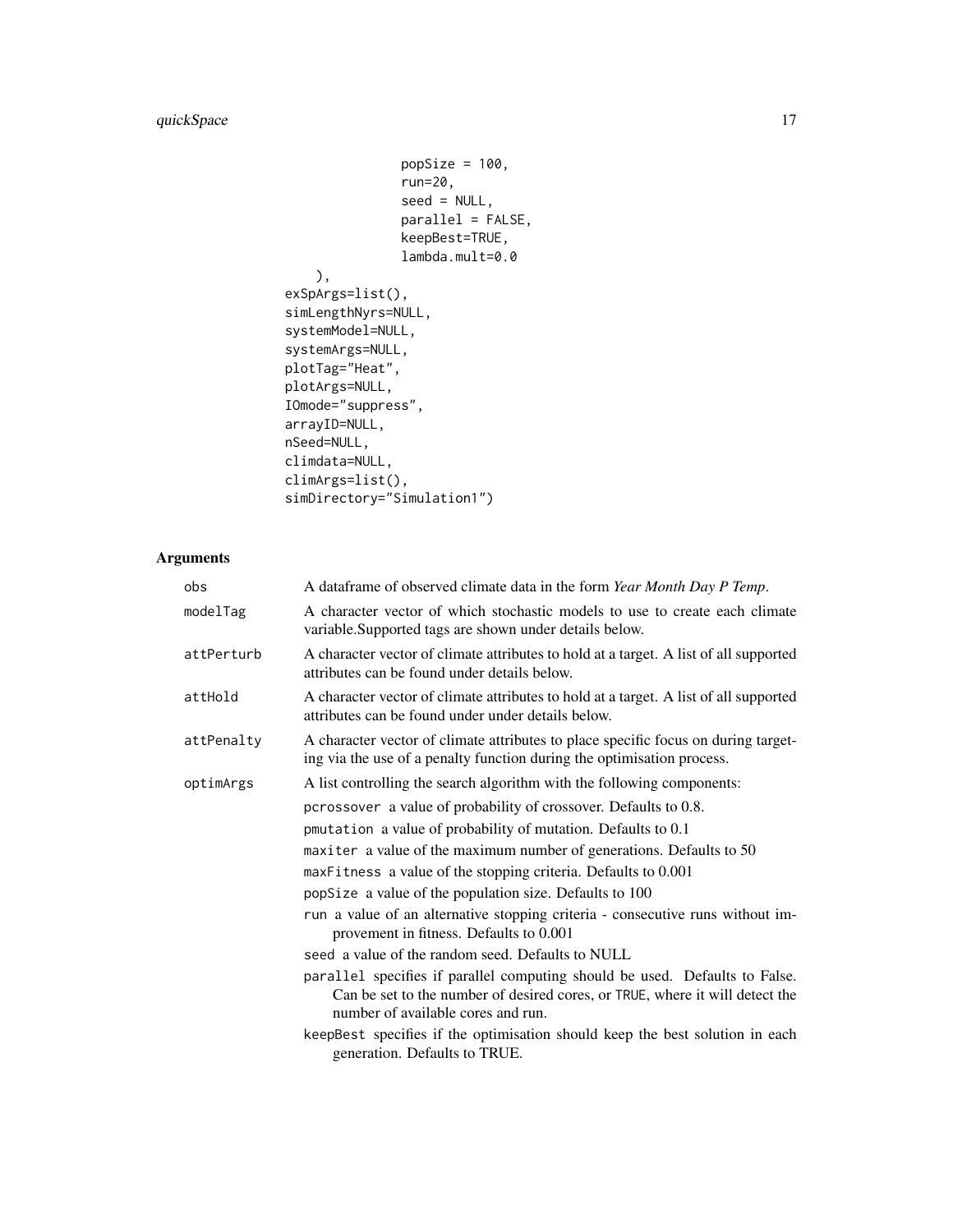|               | lambda.mult A multiplier used during the optimisation for primary attributes.<br>Defaults to zero.                                                                                                                                                                                                                                                                                                                                                                                                                          |
|---------------|-----------------------------------------------------------------------------------------------------------------------------------------------------------------------------------------------------------------------------------------------------------------------------------------------------------------------------------------------------------------------------------------------------------------------------------------------------------------------------------------------------------------------------|
| exSpArgs      | a list to control the exposure space creation with the following components:                                                                                                                                                                                                                                                                                                                                                                                                                                                |
|               | type a string that specifies the type of sampling. Defaults to regular spacing.<br>samp a vector indicating the number of targets for each attribute in attSel.<br>bounds a list containing elements for attributes listed in attSel, where each at-<br>tribute has bounds specified. This should be a single value for a stationary<br>target, and a vector of min and max change for primary attributes. Works<br>with samp to create number of step sizes. Defaults with samp to only re-<br>produce historical weather. |
| simLengthNyrs | A scalar that specifies the length in years of each generated scenario. Only used<br>with stochastic generation.                                                                                                                                                                                                                                                                                                                                                                                                            |
| systemModel   | a function name. The function name of the system model used to generate sys-<br>tem performance. The system model must have the arguments data and sys-<br>temArgs.                                                                                                                                                                                                                                                                                                                                                         |
| systemArgs    | A list containing all the arguments that are required to control the system model.                                                                                                                                                                                                                                                                                                                                                                                                                                          |
| plotTag       | A character vector which designates how the performance space is visualised.<br>Options are: "Heat", "Contours" or "OAT".                                                                                                                                                                                                                                                                                                                                                                                                   |
| plotArgs      | A list controlling how the performance space is visualised with the following<br>components:                                                                                                                                                                                                                                                                                                                                                                                                                                |
|               | title a string that is used as the title label.                                                                                                                                                                                                                                                                                                                                                                                                                                                                             |
|               | legendtitle a string that is used to label the legend.                                                                                                                                                                                                                                                                                                                                                                                                                                                                      |
|               | xlim x axis limits.                                                                                                                                                                                                                                                                                                                                                                                                                                                                                                         |
|               | ylim y axis limits.                                                                                                                                                                                                                                                                                                                                                                                                                                                                                                         |
|               | performancelimits z axis limits.                                                                                                                                                                                                                                                                                                                                                                                                                                                                                            |
|               | <b>lowfill</b> a string specifying the colour for lower values of performance. Default<br>is "red". For use with plotTag="Heat".                                                                                                                                                                                                                                                                                                                                                                                            |
|               | highfill a string specificying the colour for the high values of performance. De-<br>fault is "yellow". A colour ramp will be created between this and the lowfill.<br>For use with plotTag="Heat".                                                                                                                                                                                                                                                                                                                         |
|               | contour a TRUE/FALSE toggle for whether or not contour lines are overlaid.<br>Default is TRUE. For use with plotTag="Heat".                                                                                                                                                                                                                                                                                                                                                                                                 |
|               | contourlevels a vector specifying the levels at which controus will be drawn.<br>For use with $plotTag = "Contours".$                                                                                                                                                                                                                                                                                                                                                                                                       |
| IOmode        | A string that specifies the input-output mode for the scenarios = "verbose", "dev"<br>or "suppress".                                                                                                                                                                                                                                                                                                                                                                                                                        |
| arrayID       | A scalar used to append output file names - only used in IOmode="dev".                                                                                                                                                                                                                                                                                                                                                                                                                                                      |
| nSeed         |                                                                                                                                                                                                                                                                                                                                                                                                                                                                                                                             |
|               | A scalar used to specify the number of seeds (in this case replicates) for the<br>stochastic generation of time series.                                                                                                                                                                                                                                                                                                                                                                                                     |
| climdata      | a data frame of the projected climate data                                                                                                                                                                                                                                                                                                                                                                                                                                                                                  |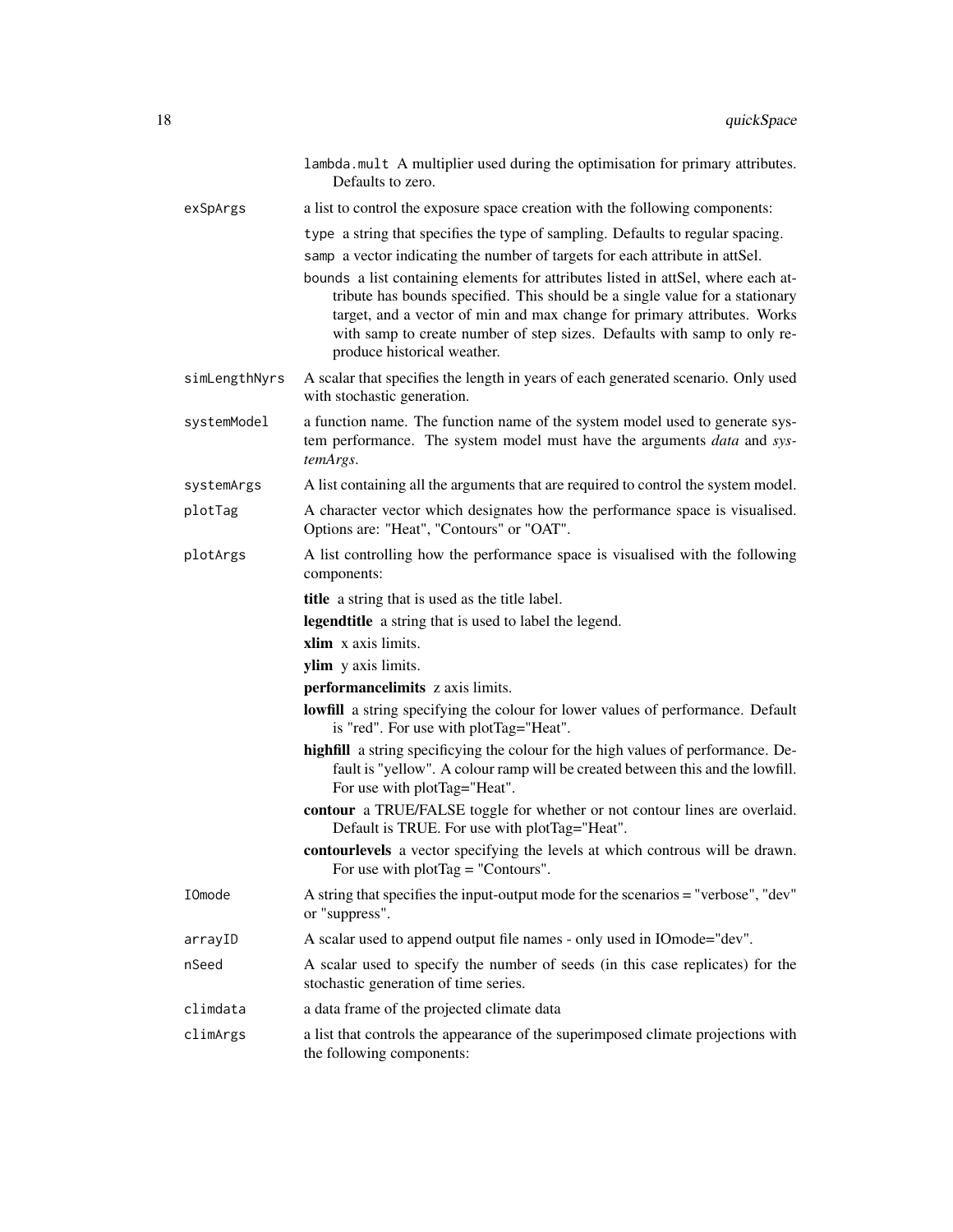|              | <b>colour</b> a string that is used to set the colour of the superimposed climate dro-  |
|--------------|-----------------------------------------------------------------------------------------|
|              | jections. Defaults to black.                                                            |
|              | <b>fill</b> a string that is used to determine whether the system performance resulting |
|              | from the climate projections should also be displayed. Set to "Performance"             |
|              | to infill climate projections according to their system performance.                    |
| simDirectory | A string used to label the output directory.                                            |

# Details

modelTag provides the main function with requested models. modelTag is vector of any of the following supported models:

- 1. "Simple-ann"a simple annual scaling
- 2. "P-ann-wgen"a four parameter annual rainfall model
- 3. "P-seas-wgen"a 16 parameter seasonal rainfall model
- 4. "P-har6-wgen"a harmonic rainfall model with 6 periods
- 5. "P-har12-wgen"a harmonic rainfall model
- 6. "P-har12-wgen-FS"a harmonic rainfall model where seasonality is fixed (phase angles must be specified via modelInfoMod=list("P-har12-wgen-FS"=fixedPars= $c(x,x,x,x)$ )
- 7. "P-har26-wgen"a harmonic rainfall model
- 8. "P-2har26-wgen"a double harmonic rainfall model
- 9. "Temp-har26-wgen"a harmonic temperature model not conditional on rainfall
- 10. "Temp-har26-wgen-wd"a harmonic temperature model dependent on wet or dry day
- 11. "Temp-har26-wgen-wdsd"a harmonic temperature model where standard deviation parameters are dependent on wet or dry day
- 12. "PET-har12-wgen"a harmonic potential evapotranspiration model
- 13. "PET-har26-wgen"a harmonic potential evapotranspiration model
- 14. "PET-har26-wgen-wd"a harmonic potential evapotranspiration model dependent on wet or dry day
- 15. "Radn-har26-wgen"a harmonic solar radiation model (MJ/m2)

The list of attributes supported by attSel are:

- 1. "P\_ann\_tot\_m"
- 2. "P\_ann\_R10\_m"
- 3. "P\_ann\_maxDSD\_m"
- 4. "P\_ann\_maxWSD\_m"
- 5. "P\_ann\_P99\_m"
- 6. "P\_ann\_dyWet99p\_m"
- 7. "P\_ann\_ratioWS\_m"
- 8. "Temp\_ann\_avg\_m"
- 9. "Temp\_ann\_P5\_m"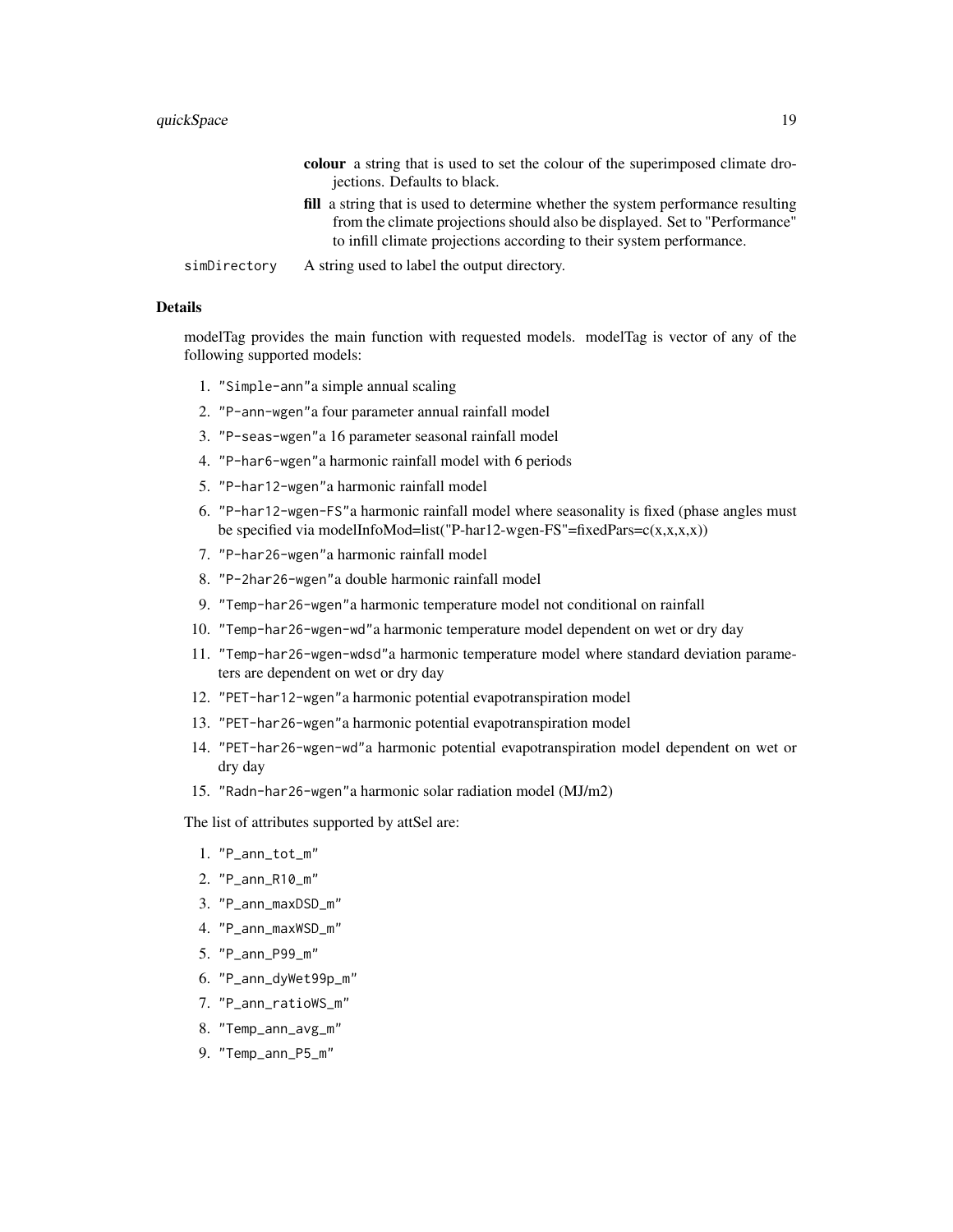- 10. "Temp\_ann\_P95\_m"
- 11. "Temp\_ann\_F0\_m"
- 12. "P\_ann\_dyWet\_m"
- 13. "P\_ann\_DSD\_m"
- 14. "P\_seas\_tot\_cv"
- 15. "P\_mon\_tot\_cv"
- 16. "P\_ann\_avgWSD\_m"
- 17. "P\_ann\_avgDSD\_m"
- 18. "P\_JJA\_avgWSD\_m"
- 19. "P\_MAM\_avgWSD\_m"
- 20. "P\_DJF\_avgWSD\_m"
- 21. "P\_SON\_avgWSD\_m"
- 22. "P\_JJA\_avgDSD\_m"
- 23. "P\_MAM\_avgDSD\_m"
- 24. "P\_DJF\_avgDSD\_m"
- 25. "P\_SON\_avgDSD\_m"
- 26. "Temp\_ann\_GSL\_m"
- 27. "Temp\_ann\_CSL\_m"
- 28. "P\_JJA\_dyWet\_m"
- 29. "P\_MAM\_dyWet\_m"
- 30. "P\_DJF\_dyWet\_m"
- 31. "P\_SON\_dyWet\_m"
- 32. "P\_JJA\_tot\_m"
- 33. "P\_MAM\_tot\_m"
- 34. "P\_DJF\_tot\_m"
- 35. "P\_SON\_tot\_m"
- 36. "P\_ann\_nWet\_m"
- 37. "P\_ann\_dyAll\_m"
- 38. "P\_JJA\_dyAll\_m"
- 39. "P\_MAM\_dyAll\_m"
- 40. "P\_DJF\_dyAll\_m"
- 41. "P\_SON\_dyAll\_m"
- 42. "PET\_ann\_avg\_m"
- 43. "PET\_ann\_tot\_m"
- 44. "PET\_ann\_rng\_m"
- 45. "Temp\_ann\_rng\_m"
- 46. "PET\_ann\_90pX\_m"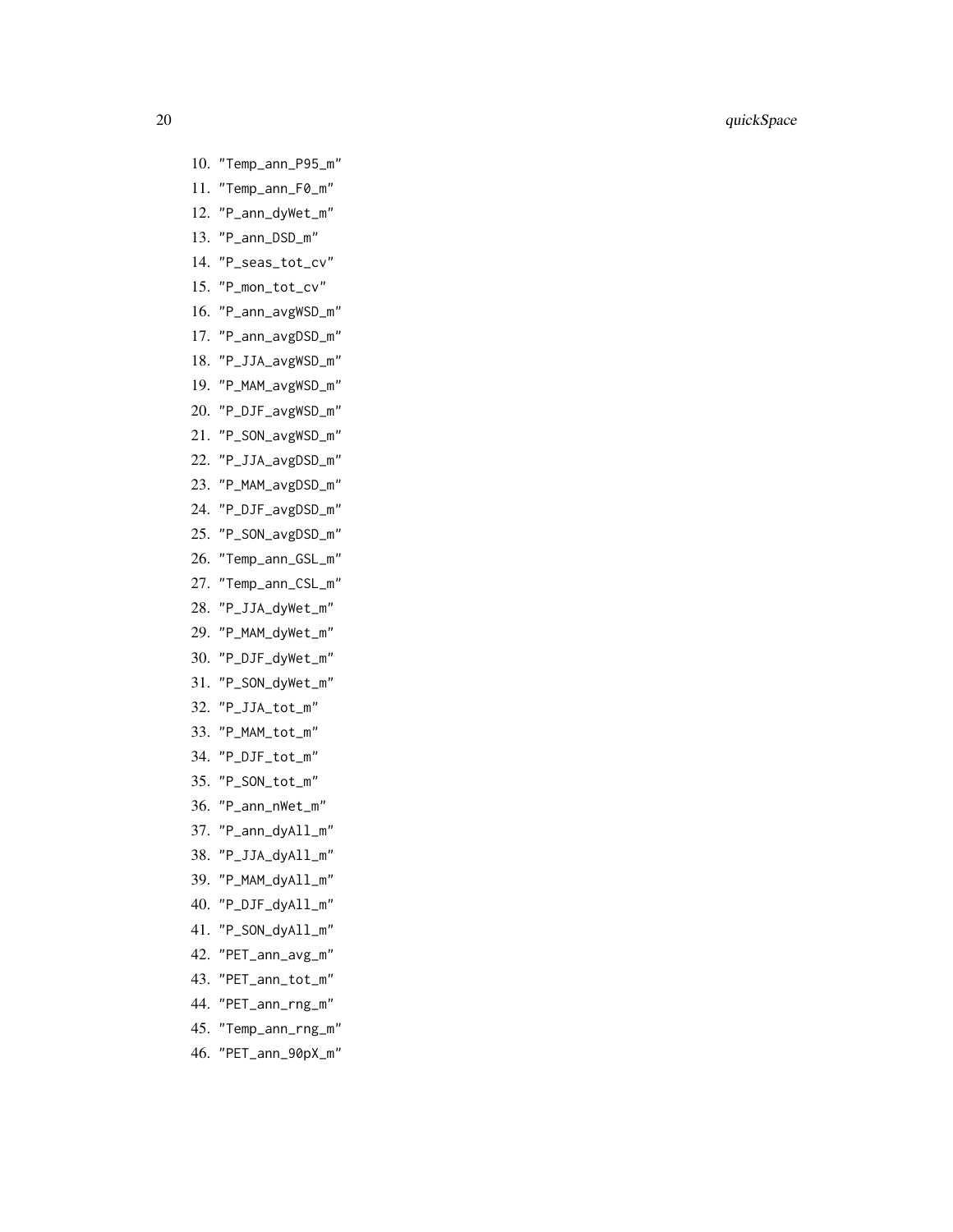- 47. "P\_ann\_90X\_m"
- 48. "P\_ann\_seasRatio\_m"
- 49. "PET\_ann\_P5\_m"
- 50. "PET\_ann\_P95\_m"
- 51. "P\_Jan\_tot\_m"
- 52. "P\_Feb\_tot\_m"
- 53. "P\_Mar\_tot\_m"
- 54. "P\_Apr\_tot\_m"
- 55. "P\_May\_tot\_m"
- 56. "P\_Jun\_tot\_m"
- 57. "P\_Jul\_tot\_m"
- 58. "P\_Aug\_tot\_m"
- 59. "P\_Sep\_tot\_m"
- 60. "P\_Oct\_tot\_m"
- 61. "P\_Nov\_tot\_m"
- 62. "P\_Dec\_tot\_m"
- 63. "Temp\_JJA\_avg\_m"
- 64. "Temp\_MAM\_avg\_m"
- 65. "Temp\_DJF\_avg\_m"
- 66. "Temp\_SON\_avg\_m"
- 67. "Temp\_Jan\_avg\_m"
- 68. "Temp\_Feb\_avg\_m"
- 69. "Temp\_Mar\_avg\_m"
- 70. "Temp\_Apr\_avg\_m"
- 71. "Temp\_May\_avg\_m"
- 72. "Temp\_Jun\_avg\_m"
- 73. "Temp\_Jul\_avg\_m"
- 74. "Temp\_Aug\_avg\_m"
- 75. "Temp\_Sep\_avg\_m"
- 76. "Temp\_Oct\_avg\_m"
- 77. "Temp\_Nov\_avg\_m"
- 78. "Temp\_Dec\_avg\_m"
- 79. "PET\_JJA\_avg\_m"
- 80. "PET\_MAM\_avg\_m"
- 81. "PET\_DJF\_avg\_m"
- 82. "PET\_SON\_avg\_m"
- 83. "PET\_JJA\_tot\_m"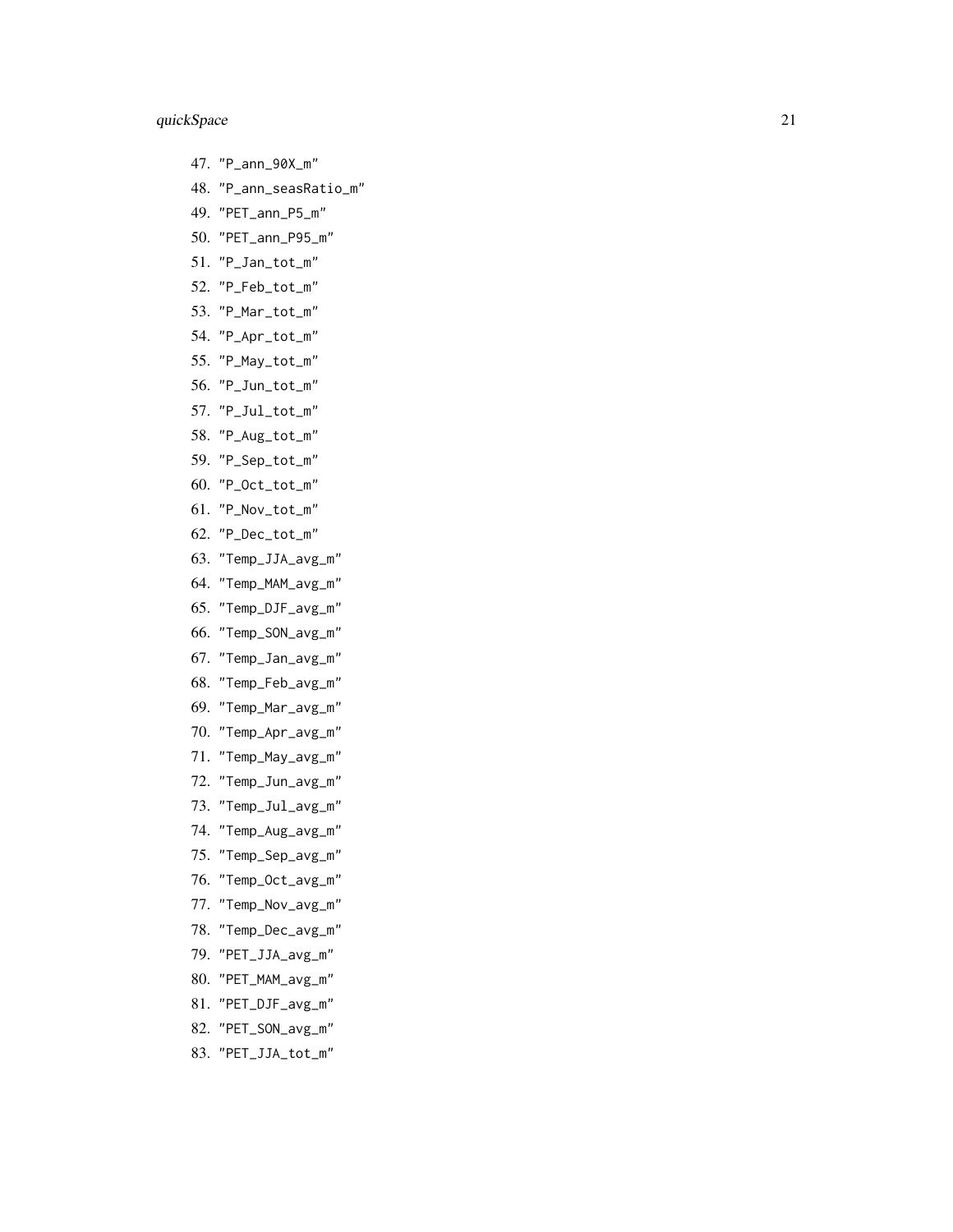- 84. "PET\_MAM\_tot\_m" 85. "PET\_DJF\_tot\_m" 86. "PET\_SON\_tot\_m" 87. "PET\_Jan\_tot\_m" 88. "PET\_Feb\_tot\_m" 89. "PET\_Mar\_tot\_m" 90. "PET\_Apr\_tot\_m" 91. "PET\_May\_tot\_m" 92. "PET\_Jun\_tot\_m" 93. "PET\_Jul\_tot\_m" 94. "PET\_Aug\_tot\_m" 95. "PET\_Sep\_tot\_m" 96. "PET\_Oct\_tot\_m" 97. "PET\_Nov\_tot\_m" 98. "PET\_Dec\_tot\_m" 99. "PET\_Jan\_avg\_m" 100. "PET\_Feb\_avg\_m" 101. "PET\_Mar\_avg\_m" 102. "PET\_Apr\_avg\_m" 103. "PET\_May\_avg\_m" 104. "PET\_Jun\_avg\_m" 105. "PET\_Jul\_avg\_m" 106. "PET\_Aug\_avg\_m" 107. "PET\_Sep\_avg\_m" 108. "PET\_Oct\_avg\_m" 109. "PET\_Nov\_avg\_m" 110. "PET\_Dec\_avg\_m" 111. "PET\_ann\_seasRatio\_m" 112. "Radn\_ann\_avg\_m" 113. "Radn\_ann\_tot\_m" 114. "Radn\_ann\_rng\_m" 115. "Radn\_ann\_P5\_m"
- 116. "Radn\_ann\_P95\_m"
- 117. "Radn\_JJA\_avg\_m"
- 118. "Radn\_MAM\_avg\_m"
- 119. "Radn\_DJF\_avg\_m"
- 120. "Radn\_SON\_avg\_m"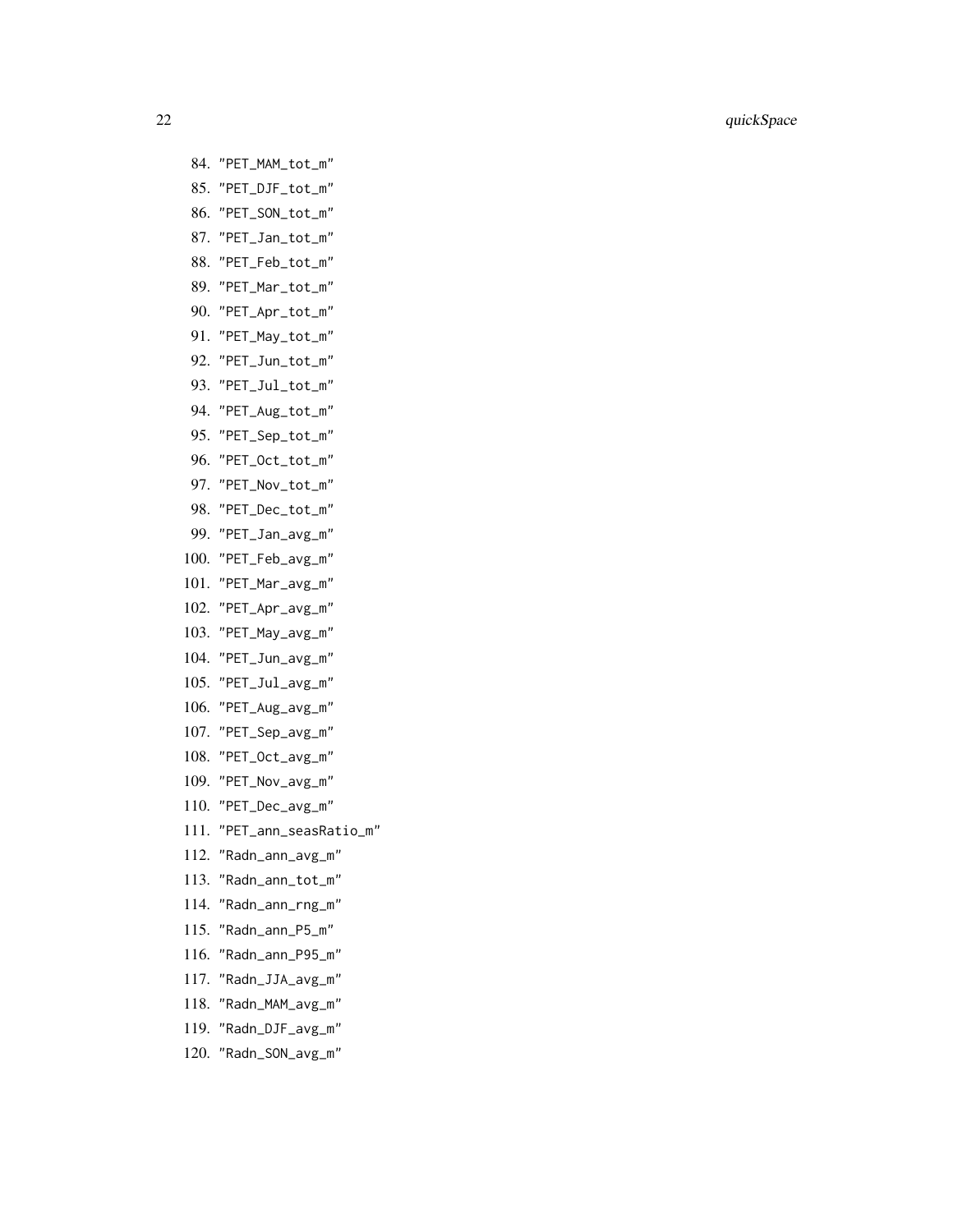- 121. "Radn\_JJA\_tot\_m"
- 122. "Radn\_MAM\_tot\_m"
- 123. "Radn\_DJF\_tot\_m"
- 124. "Radn\_SON\_tot\_m"
- 125. "Radn\_Jan\_tot\_m"
- 126. "Radn\_Feb\_tot\_m"
- 127. "Radn\_Mar\_tot\_m"
- 128. "Radn\_Apr\_tot\_m"
- 129. "Radn\_May\_tot\_m"
- 130. "Radn\_Jun\_tot\_m"
- 131. "Radn\_Jul\_tot\_m"
- 132. "Radn\_Aug\_tot\_m"
- 133. "Radn\_Sep\_tot\_m"
- 134. "Radn\_Oct\_tot\_m"
- 135. "Radn\_Nov\_tot\_m"
- 136. "Radn\_Dec\_tot\_m"
- 137. "Radn\_Jan\_avg\_m"
- 138. "Radn\_Feb\_avg\_m"
- 139. "Radn\_Mar\_avg\_m"
- 140. "Radn\_Apr\_avg\_m"
- 141. "Radn\_May\_avg\_m"
- 142. "Radn\_Jun\_avg\_m"
- 143. "Radn\_Jul\_avg\_m"
- 144. "Radn\_Aug\_avg\_m"
- 145. "Radn\_Sep\_avg\_m"
- 146. "Radn\_Oct\_avg\_m"
- 147. "Radn\_Nov\_avg\_m"
- 148. "Radn\_Dec\_avg\_m"
- 149. "Radn\_ann\_seasRatio\_m"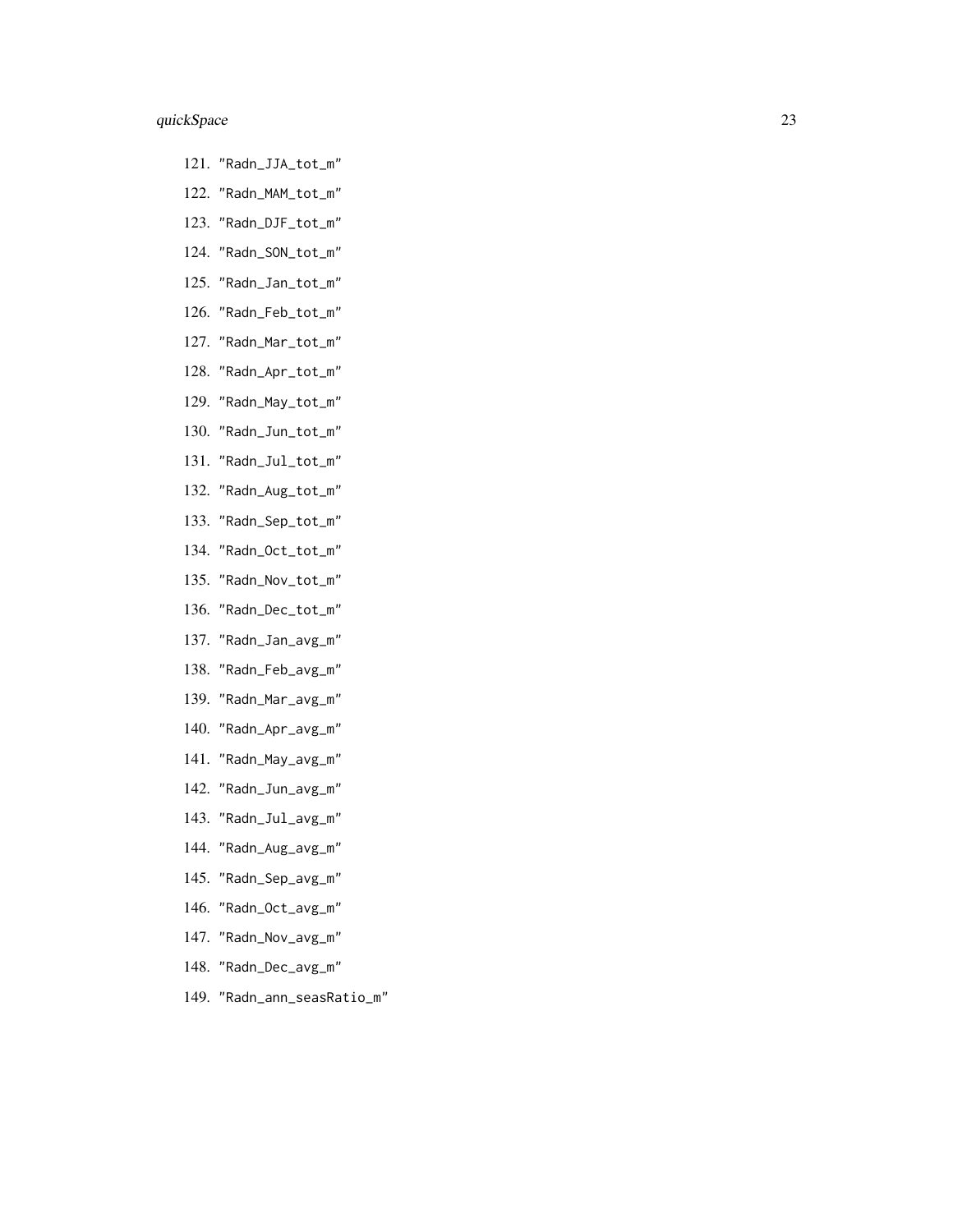<span id="page-23-1"></span><span id="page-23-0"></span>scenarioGenerator *Scenario Generator*

# Description

Produces the data needed for an exposure space of requested climate variables, attributes and bounds.

## Usage

```
scenarioGenerator(obs = NULL,
                  modelTag = NULL,
                  modelInfoMod=list(),
                  attPerturb = NULL,
                  attHold=NULL,
                  attPenalty = NULL,
                  optimArgs = list(pcrossover= 0.8,
                                pmutation=0.1,
                                maxiter=10,
                                maxFitness=-0.001,
                                popSize = 100,run=20,
                                 seed = 1234,
                                 parallel = FALSE,
                                 keepBest=TRUE,
                                 lambda.mult = 0,suggestions=NULL
                                 ),
                  exSpArgs=list(),
                  simLengthNyrs=NULL,
                  IOmode="suppress",
                  arrayID=NULL,
                  nSeed=NULL,
                  seedID=1234,
                  simDirectory="Simulation1"
                  )
```
# Arguments

| obs          | A data frame of observed climate data in the form Year Month Day P Temp.                                                                          |
|--------------|---------------------------------------------------------------------------------------------------------------------------------------------------|
| modelTag     | A character vector of which stochastic models to use to create each climate<br>variable. Supported tags are shown under details below.            |
| modelInfoMod | A list containing information for modifying stochastic model bounds and defin-<br>ing fixed parameters.                                           |
| attPerturb   | A character vector of climate attributes to hold at a target. A list of all supported<br>attributes can be found under shown under details below. |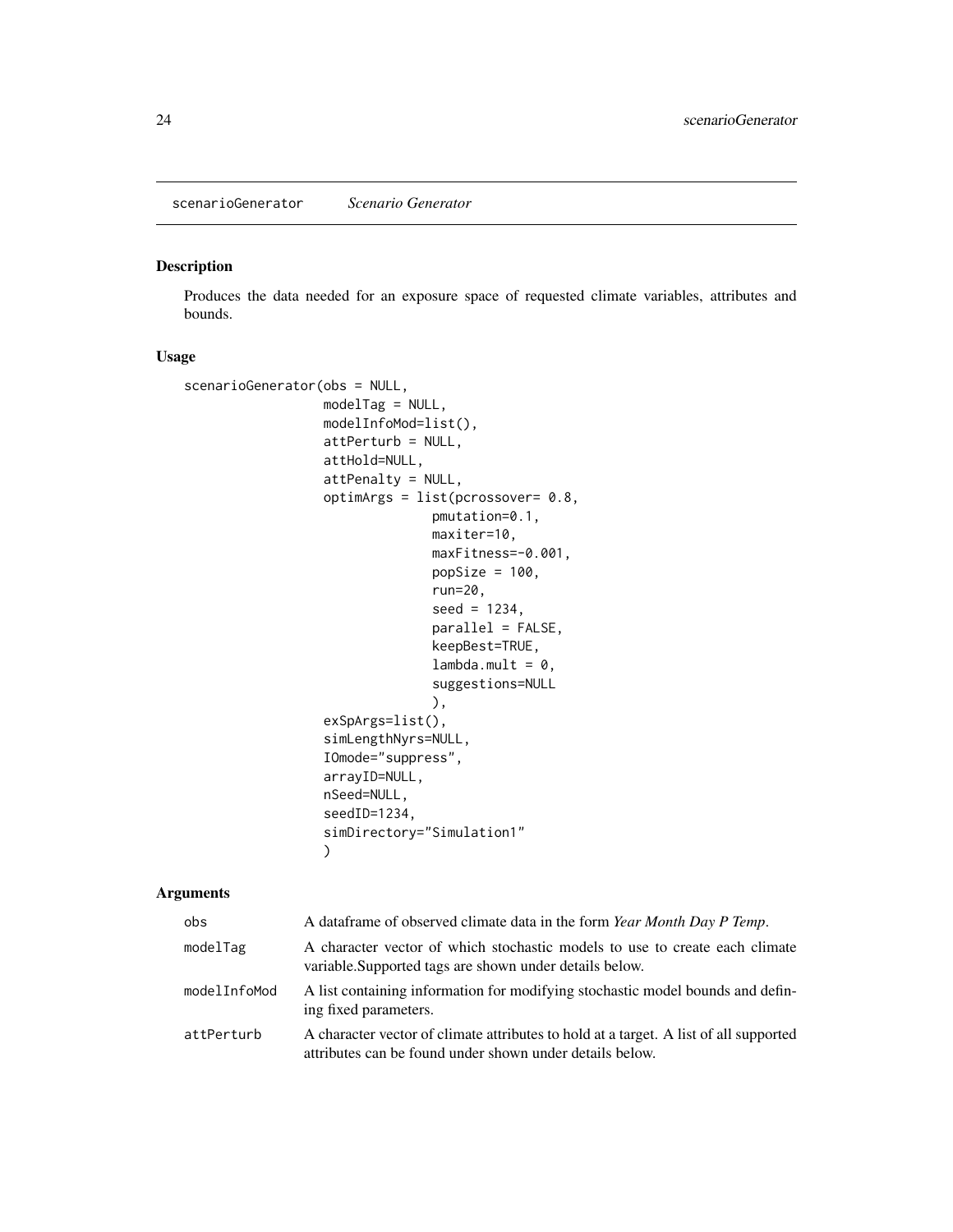| attHold       | A character vector of climate attributes to hold at a target. A list of all supported<br>attributes can be found under shown under details below.                                                                                                                                                                                                        |
|---------------|----------------------------------------------------------------------------------------------------------------------------------------------------------------------------------------------------------------------------------------------------------------------------------------------------------------------------------------------------------|
| attPenalty    | A character vector of climate attributes to place specific focus on during target-<br>ing via the use of a penalty function during the optimisation process.                                                                                                                                                                                             |
| optimArgs     | A list controlling the search algorithm with the following components:                                                                                                                                                                                                                                                                                   |
|               | pcrossover a value of probability of crossover. Defaults to 0.8.                                                                                                                                                                                                                                                                                         |
|               | pmutation a value of probability of mutation. Defaults to 0.1                                                                                                                                                                                                                                                                                            |
|               | maxiter a value of the maximum number of generations. Defaults to 50                                                                                                                                                                                                                                                                                     |
|               | maxFitness a value of the stopping criteria. Defaults to 0.001                                                                                                                                                                                                                                                                                           |
|               | popSize a value of the population size. Defaults to 100                                                                                                                                                                                                                                                                                                  |
|               | run a value of an alternative stopping criteria - consecutive runs without im-<br>provement in fitness. Defaults to 0.001                                                                                                                                                                                                                                |
|               | seed a value of the random seed. Defaults to 1234.                                                                                                                                                                                                                                                                                                       |
|               | parallel specifies if parallel computing should be used. Defaults to False.<br>Can be set to the number of desired cores, or TRUE, where it will detect the<br>number of available cores and run.                                                                                                                                                        |
|               | keepBest specifies if the optimisation should keep the best solution in each<br>generation. Defaults to TRUE.                                                                                                                                                                                                                                            |
|               | lambda.mult A multiplier used during the optimisation for primary attributes.<br>Defaults to zero.                                                                                                                                                                                                                                                       |
| exSpArgs      | a list to control the exposure space creation with the following components:                                                                                                                                                                                                                                                                             |
|               | type a string that specifies the type of sampling. Defaults to regular spacing.                                                                                                                                                                                                                                                                          |
|               | samp a vector indicating the number of targets for each attribute in attSel.                                                                                                                                                                                                                                                                             |
|               | bounds a list containing elements for attributes listed in attSel, where each at-<br>tribute has bounds specified. This should be a single value for a stationary<br>target, and a vector of min and max change for primary attributes. Works<br>with samp to create number of step sizes. Defaults with samp to only re-<br>produce historical weather. |
| simLengthNyrs | A scalar that specifies the length in years of each generated scenario. Only used<br>with stochastic generation.                                                                                                                                                                                                                                         |
| IOmode        | A string that specifies the input-output mode for the scenarios = "verbose", "dev"<br>or "suppress".                                                                                                                                                                                                                                                     |
| arrayID       | A scalar used to append output file names - only used in IOmode="dev".                                                                                                                                                                                                                                                                                   |
| nSeed         | A scalar used to specify the number of seeds (in this case replicates) for the<br>stochastic generation of time series.                                                                                                                                                                                                                                  |
| seedID        | determines how seeds are used - option "fixed", "arrayID" or a number to set the<br>seed.                                                                                                                                                                                                                                                                |
| simDirectory  | A string used to label the output directory.                                                                                                                                                                                                                                                                                                             |

# Details

modelTag provides the main function with requested models. modelTag is vector of any of the following supported models: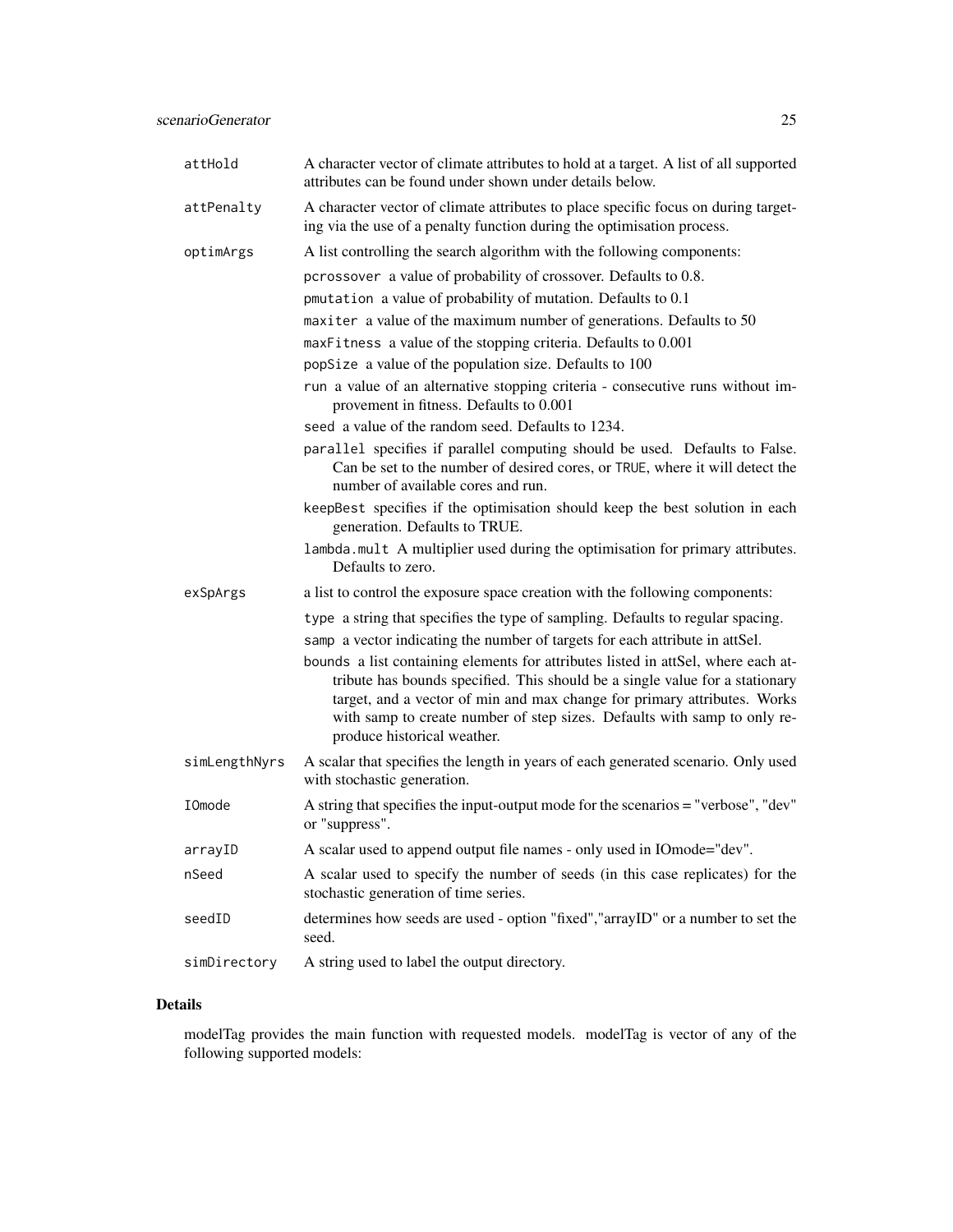- "Simple-ann"a simple annual scaling
- "P-ann-wgen"a four parameter annual rainfall model
- "P-seas-wgen"a 16 parameter seasonal rainfall model
- "P-har6-wgen"a harmonic rainfall model with 6 periods
- "P-har12-wgen"a harmonic rainfall model
- "P-har12-wgen-FS"a harmonic rainfall model where seasonality is fixed (phase angles must be specified via modelInfoMod=list("P-har12-wgen-FS"=fixedPars= $c(x,x,x,x)$ )
- "P-har26-wgen"a harmonic rainfall model
- "P-2har26-wgen"a double harmonic rainfall model
- "Temp-har26-wgen"a harmonic temperature model not conditional on rainfall
- "Temp-har26-wgen-wd"a harmonic temperature model dependent on wet or dry day
- "Temp-har26-wgen-wdsd"a harmonic temperature model where standard deviation parameters are dependent on wet or dry day
- "PET-har12-wgen"a harmonic potential evapotranspiration model
- "PET-har26-wgen"a harmonic potential evapotranspiration model
- "PET-har26-wgen-wd"a harmonic potential evapotranspiration model dependent on wet or dry day
- "Radn-har26-wgen"a harmonic solar radiation model (MJ/m2)

The list of attributes supported by attSel are:

- "P\_ann\_tot\_m"
- "P\_ann\_R10\_m"
- "P\_ann\_maxDSD\_m"
- "P\_ann\_maxWSD\_m"
- "P\_ann\_P99\_m"
- "P\_ann\_dyWet99p\_m"
- "P\_ann\_ratioWS\_m"
- "Temp\_ann\_avg\_m"
- "Temp\_ann\_P5\_m"
- "Temp\_ann\_P95\_m"
- "Temp\_ann\_F0\_m"
- "P\_ann\_dyWet\_m"
- "P\_ann\_DSD\_m"
- "P\_seas\_tot\_cv"
- "P\_mon\_tot\_cv"
- "P\_ann\_avgWSD\_m"
- "P\_ann\_avgDSD\_m"
- "P\_JJA\_avgWSD\_m"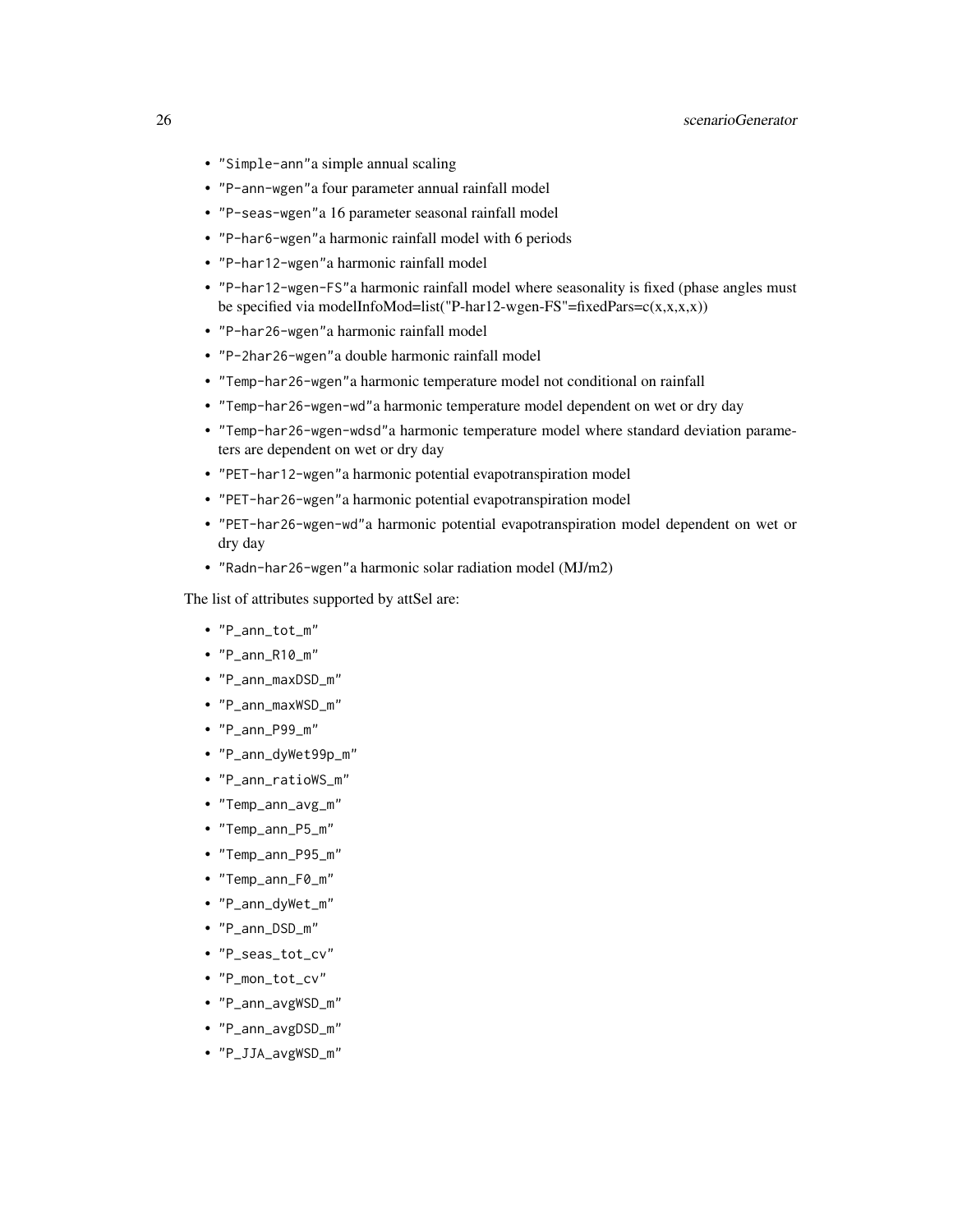- "P\_MAM\_avgWSD\_m"
- "P\_DJF\_avgWSD\_m"
- "P\_SON\_avgWSD\_m"
- "P\_JJA\_avgDSD\_m"
- "P\_MAM\_avgDSD\_m"
- "P\_DJF\_avgDSD\_m"
- "P\_SON\_avgDSD\_m"
- "Temp\_ann\_GSL\_m"
- "Temp\_ann\_CSL\_m"
- "P\_JJA\_dyWet\_m"
- "P\_MAM\_dyWet\_m"
- "P\_DJF\_dyWet\_m"
- "P\_SON\_dyWet\_m"
- "P\_JJA\_tot\_m"
- "P\_MAM\_tot\_m"
- "P\_DJF\_tot\_m"
- "P\_SON\_tot\_m"
- "P\_ann\_nWet\_m"
- "P\_ann\_dyAll\_m"
- "P\_JJA\_dyAll\_m"
- "P\_MAM\_dyAll\_m"
- "P\_DJF\_dyAll\_m"
- "P\_SON\_dyAll\_m"
- "PET\_ann\_avg\_m"
- "PET\_ann\_tot\_m"
- "PET\_ann\_rng\_m"
- "Temp\_ann\_rng\_m"
- "PET\_ann\_90pX\_m"
- "P\_ann\_90X\_m"
- "P\_ann\_seasRatio\_m"
- "PET\_ann\_P5\_m"
- "PET\_ann\_P95\_m"
- "P\_Jan\_tot\_m"
- "P\_Feb\_tot\_m"
- "P\_Mar\_tot\_m"
- "P\_Apr\_tot\_m"
- "P\_May\_tot\_m"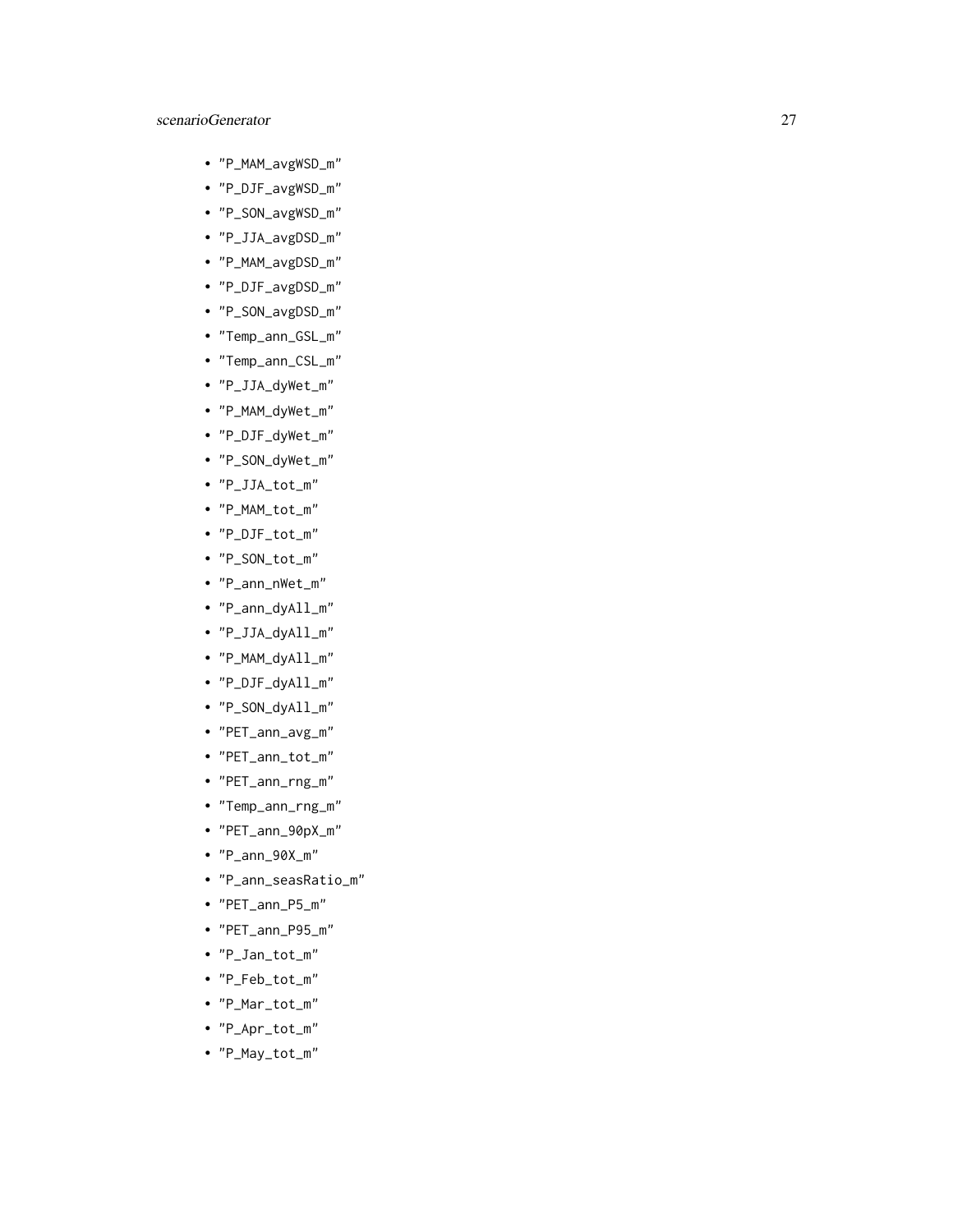- "P\_Jun\_tot\_m"
- "P\_Jul\_tot\_m"
- "P\_Aug\_tot\_m"
- "P\_Sep\_tot\_m"
- "P\_Oct\_tot\_m"
- "P\_Nov\_tot\_m"
- "P\_Dec\_tot\_m"
- "Temp\_JJA\_avg\_m"
- "Temp\_MAM\_avg\_m"
- "Temp\_DJF\_avg\_m"
- "Temp\_SON\_avg\_m"
- "Temp\_Jan\_avg\_m"
- "Temp\_Feb\_avg\_m"
- "Temp\_Mar\_avg\_m"
- "Temp\_Apr\_avg\_m"
- "Temp\_May\_avg\_m"
- "Temp\_Jun\_avg\_m"
- "Temp\_Jul\_avg\_m"
- "Temp\_Aug\_avg\_m"
- "Temp\_Sep\_avg\_m"
- "Temp\_Oct\_avg\_m"
- "Temp\_Nov\_avg\_m"
- "Temp\_Dec\_avg\_m"
- "PET\_JJA\_avg\_m"
- "PET\_MAM\_avg\_m"
- "PET\_DJF\_avg\_m"
- "PET\_SON\_avg\_m"
- "PET\_JJA\_tot\_m"
- "PET\_MAM\_tot\_m"
- "PET\_DJF\_tot\_m"
- "PET\_SON\_tot\_m"
- "PET\_Jan\_tot\_m"
- "PET\_Feb\_tot\_m"
- "PET\_Mar\_tot\_m"
- "PET\_Apr\_tot\_m"
- "PET\_May\_tot\_m"
- "PET\_Jun\_tot\_m"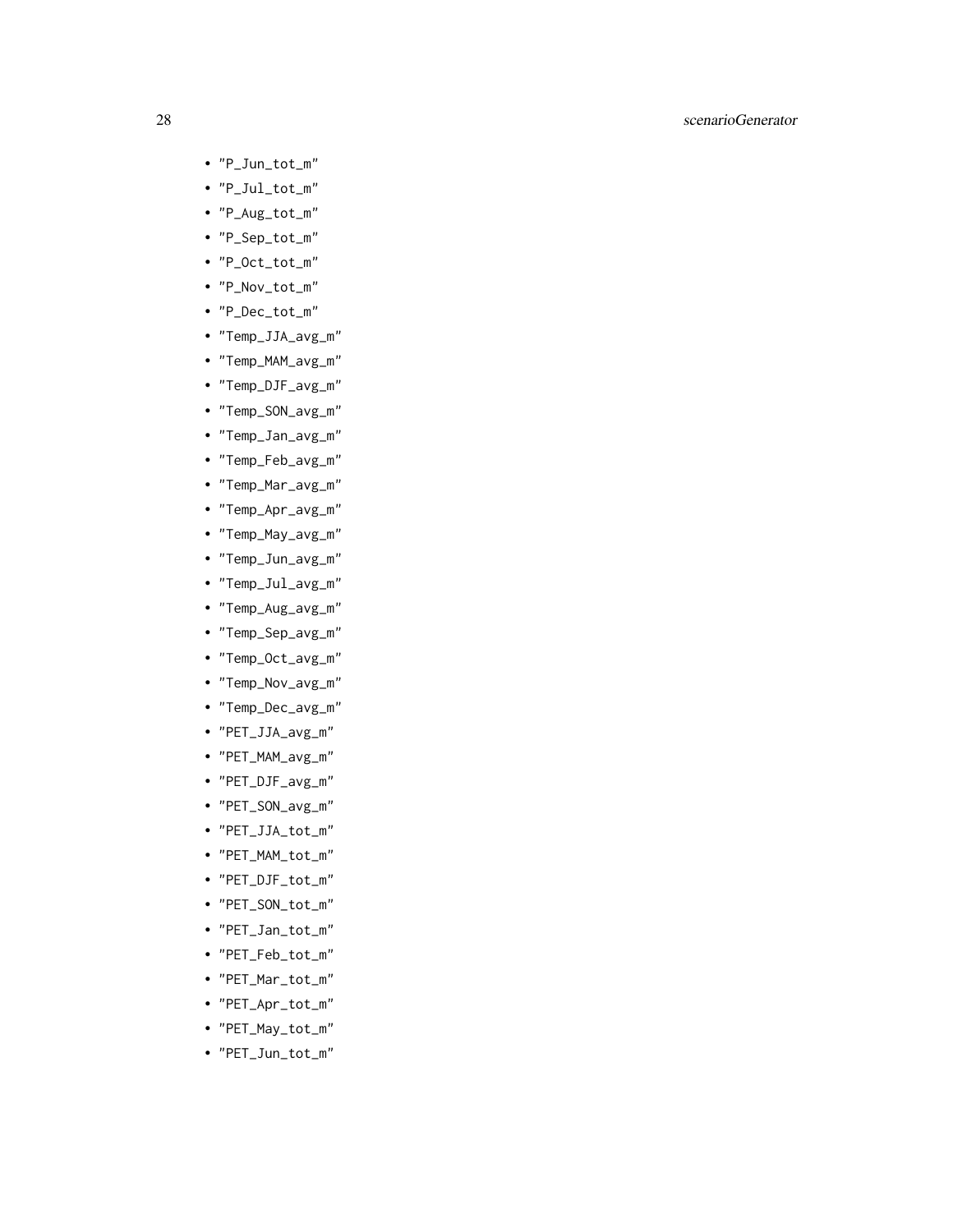- "PET\_Jul\_tot\_m"
- "PET\_Aug\_tot\_m"
- "PET\_Sep\_tot\_m"
- "PET\_Oct\_tot\_m"
- "PET\_Nov\_tot\_m"
- "PET\_Dec\_tot\_m"
- "PET\_Jan\_avg\_m"
- "PET\_Feb\_avg\_m"
- "PET\_Mar\_avg\_m"
- "PET\_Apr\_avg\_m"
- "PET\_May\_avg\_m"
- "PET\_Jun\_avg\_m"
- "PET\_Jul\_avg\_m"
- "PET\_Aug\_avg\_m"
- "PET\_Sep\_avg\_m"
- "PET\_Oct\_avg\_m"
- "PET\_Nov\_avg\_m"
- "PET\_Dec\_avg\_m"
- "PET\_ann\_seasRatio\_m"
- "Radn\_ann\_avg\_m"
- "Radn\_ann\_tot\_m"
- "Radn\_ann\_rng\_m"
- "Radn\_ann\_P5\_m"
- "Radn\_ann\_P95\_m"
- "Radn\_JJA\_avg\_m"
- "Radn\_MAM\_avg\_m"
- "Radn\_DJF\_avg\_m"
- "Radn\_SON\_avg\_m"
- "Radn\_JJA\_tot\_m"
- "Radn\_MAM\_tot\_m"
- "Radn\_DJF\_tot\_m"
- "Radn\_SON\_tot\_m"
- "Radn\_Jan\_tot\_m"
- "Radn\_Feb\_tot\_m"
- "Radn\_Mar\_tot\_m"
- "Radn\_Apr\_tot\_m"
- "Radn\_May\_tot\_m"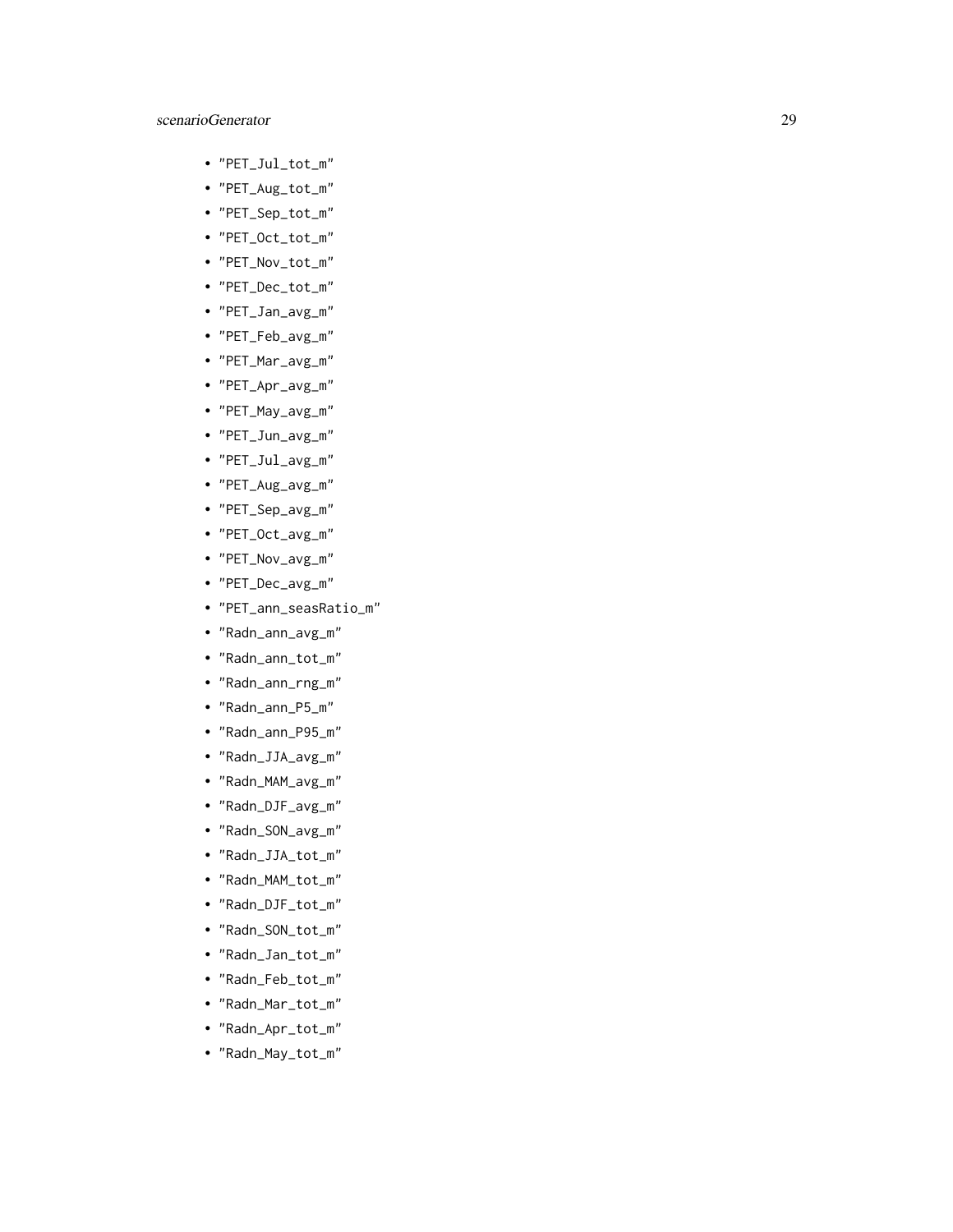- "Radn\_Jun\_tot\_m"
- "Radn\_Jul\_tot\_m"
- "Radn\_Aug\_tot\_m"
- "Radn\_Sep\_tot\_m"
- "Radn\_Oct\_tot\_m"
- "Radn\_Nov\_tot\_m"
- "Radn\_Dec\_tot\_m"
- "Radn\_Jan\_avg\_m"
- "Radn\_Feb\_avg\_m"
- "Radn\_Mar\_avg\_m"
- "Radn\_Apr\_avg\_m"
- "Radn\_May\_avg\_m"
- "Radn\_Jun\_avg\_m"
- "Radn\_Jul\_avg\_m"
- "Radn\_Aug\_avg\_m"
- "Radn\_Sep\_avg\_m"
- "Radn\_Oct\_avg\_m"
- "Radn\_Nov\_avg\_m"
- "Radn\_Dec\_avg\_m"
- "Radn\_ann\_seasRatio\_m"

# Examples

```
library(foreSIGHT) ###Load package
```
data(tankDat)  $\#$ ##Load tank data

```
###Scenario generation arguments
modelTag="Simple-ann"
attPerturb<-c("P_ann_tot_m","Temp_ann_avg_m")
exSpArgs<-list(type = "regGrid",
                samp = c(7, 6),
                bounds = list("P_{ann\_tot_m" = c(0.9, 1.5)),
                                "Temp\_ann\_\,\_\,\_\,\_\,\_\,\_c(-1,4)))
```

```
###Function call
out<-scenarioGenerator(obs=tank_obs,
                 modelTag = modelTag,
                 attPerturb=attPerturb,
                 exSpArgs = exSpArgs,
                  simDirectory="Simulation1")
```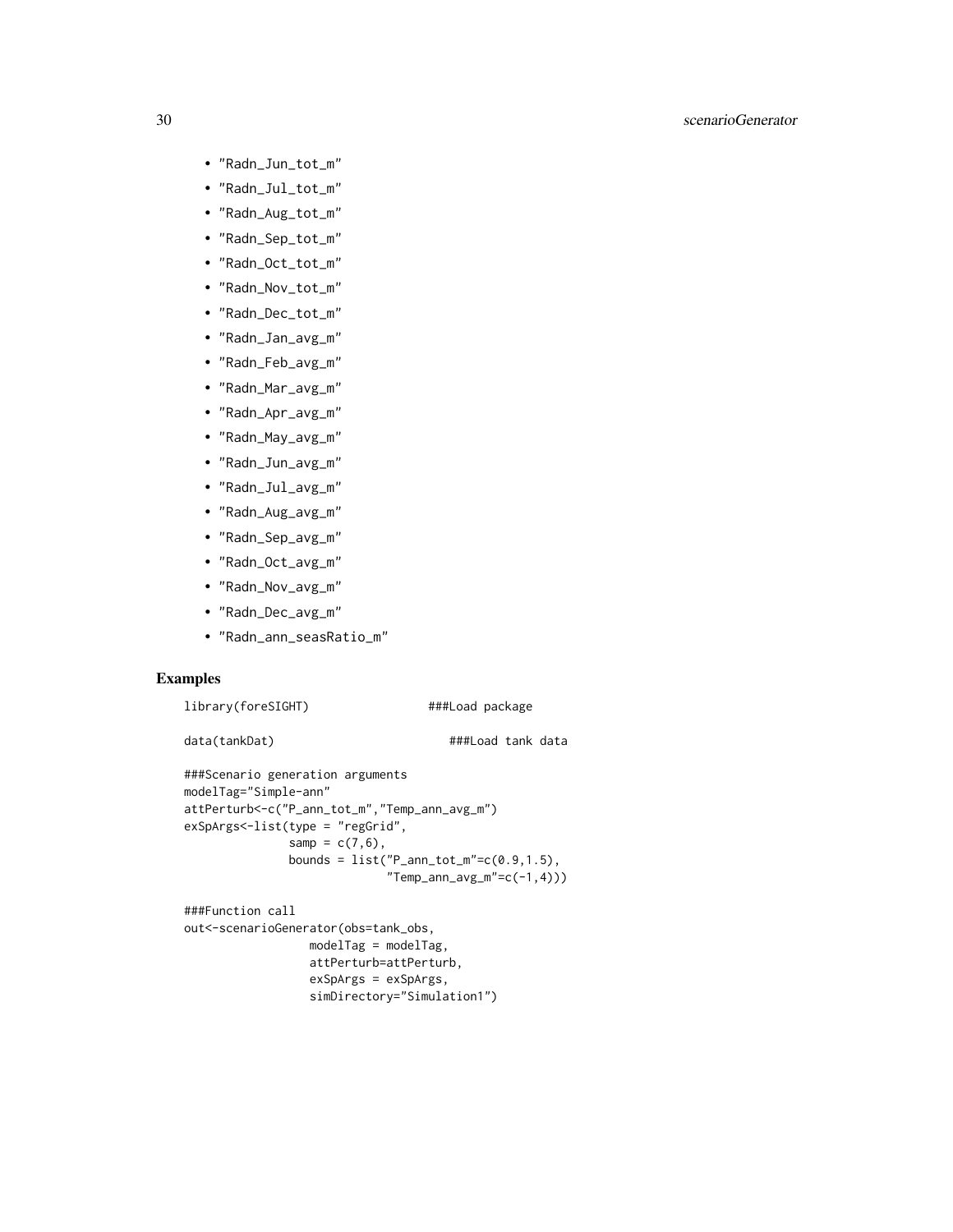<span id="page-30-0"></span>

# Description

A function to calculate difference performance from simulated tank behaviour

# Usage

```
tankPerformance(data=NULL,
                      roofArea=50,
                      nPeople=1,
                      tankVol=3000,
      firstFlush=1,
                      write.file=TRUE,
                      fnam="tankperformance.csv")
```
# Arguments

| data       | A dataframe of observed climate data in the form Year Month Day P Temp. |
|------------|-------------------------------------------------------------------------|
| roofArea   | roof area in m2                                                         |
| nPeople    | number of people using water                                            |
| tankVol    | tank volume in L                                                        |
| firstFlush | first flush depth over roof in mm                                       |
| write.file | logical, write output tank timeseries to file T/F?                      |
| fnam       | string indicating name of file                                          |
|            |                                                                         |

| tankWrapper | A demo tank model of the format required for uses in foreSIGHT ex- |
|-------------|--------------------------------------------------------------------|
|             | amples and vignette                                                |

# Description

A demo tank model with wrapper to tailor format to foreSIGHT

# Usage

```
tankWrapper(data=NULL,
            systemArgs=NULL,
            repID=NULL)
```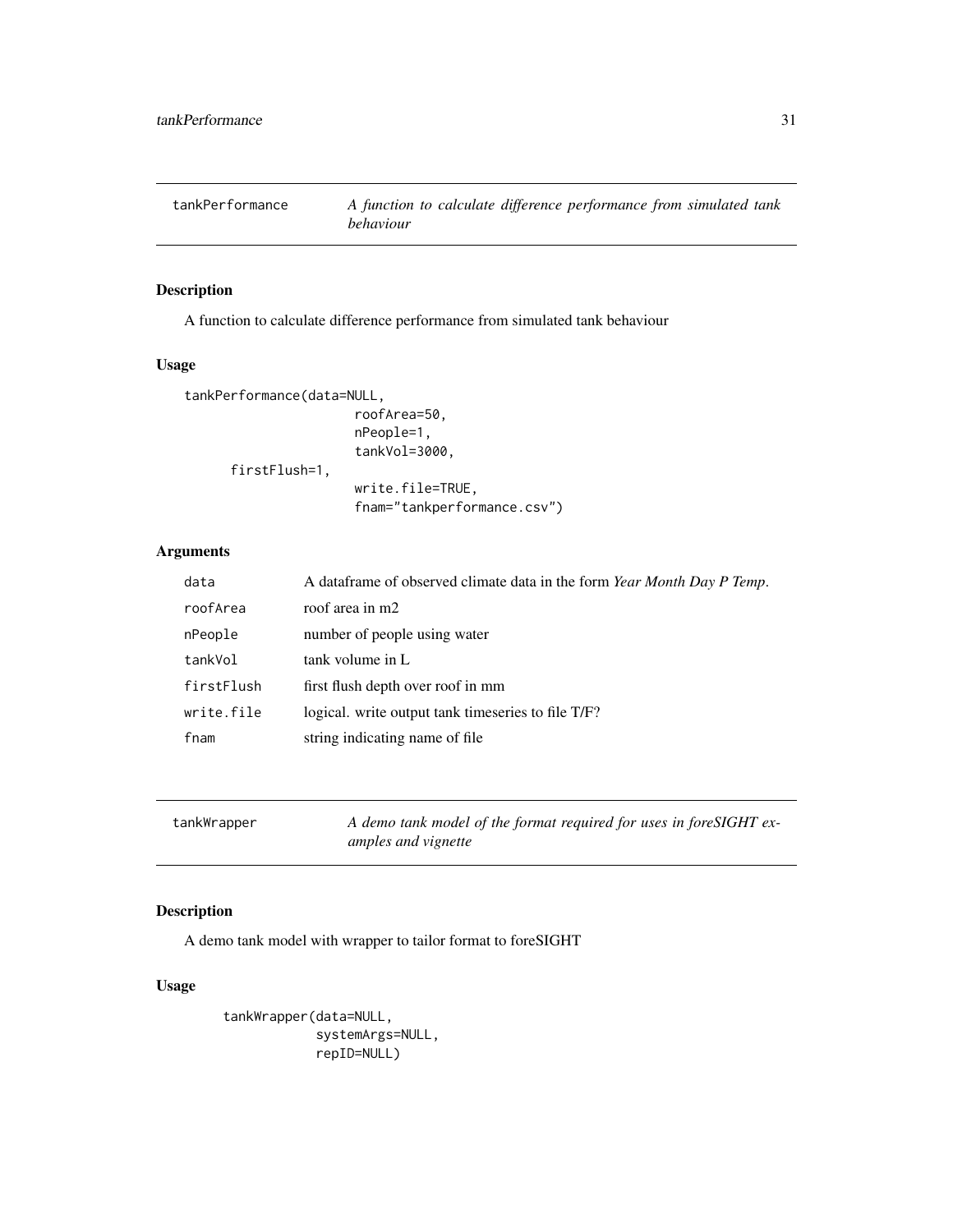# <span id="page-31-0"></span>Arguments

| tank_obs   | Observations for demo tank model examples and vignette                                                                                                                                                                    |
|------------|---------------------------------------------------------------------------------------------------------------------------------------------------------------------------------------------------------------------------|
| repID      | a number that is used of append file names to distiguish between replicates.                                                                                                                                              |
|            | metric string indicating what metric to report: average daily deficit - "avD-<br>eficit", volumetric reliability - "volRel", reliability - "reliability", storage<br>efficiency - "storEff", system efficiency - "sysEff" |
|            | fnam string indicating name of file                                                                                                                                                                                       |
|            | write. file logical. write output tank timeseries to file T/F?                                                                                                                                                            |
|            | firstFlush first flush depth over roof in mm                                                                                                                                                                              |
|            | tankVol tank volume in L                                                                                                                                                                                                  |
|            | nPeople number of people using water                                                                                                                                                                                      |
|            | roof Area roof area in m2                                                                                                                                                                                                 |
| systemArgs | a list to control the exposure space creation with the following components:                                                                                                                                              |
| data       | A data frame of observed climate data in the form Year Month Day P Temp.                                                                                                                                                  |

# Description

Dataset of observations for tank model examples

# Format

A dataframe of observed climate data in the form *Year Month Day P Temp*.

tank\_simpleScale\_plot *Example plot of tank model stress tested using simple scaling*

# Description

A list of plots displaying the tank model stress tested using simple scaling for use in example of [plotLayers](#page-13-1).

#### Format

tank\_simpleScale\_plot is a list of plots containing

plot static plot of performance plotEdit editable plot of performance for use in [plotLayers](#page-13-1).

tank\_simple\_scenarios *Simple scaling scenarios for use in tank model example*

# Description

A list of example simple scaling scenarios